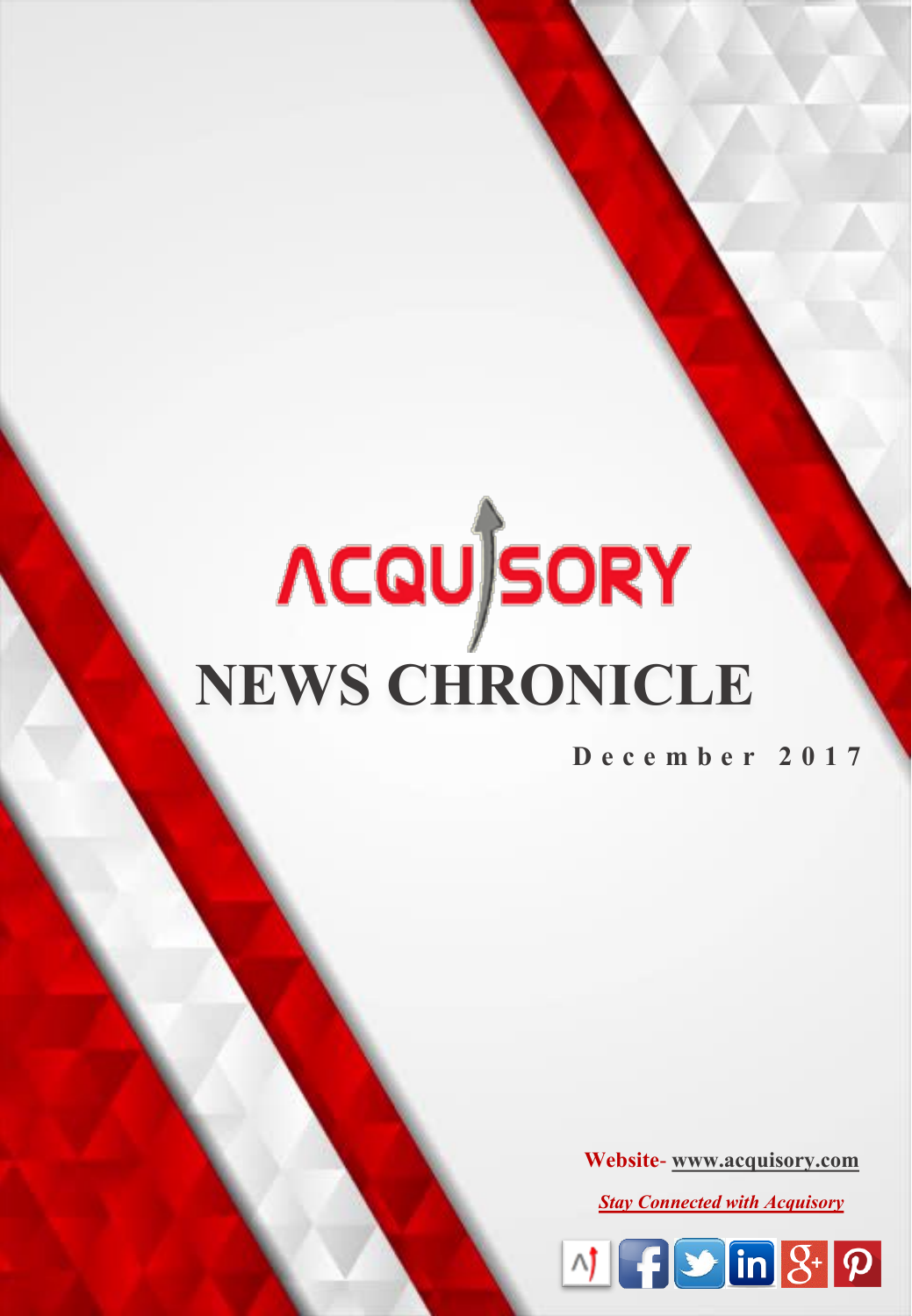# **DISCLAIMER**

All rights reserved. No part of this news chronicle may be reproduced, stored in a retrieval system, or transmitted, in any form or by any means without the prior permission in writing of *Acquisory Consulting LLP* or as expressly permitted by law. Enquiries concerning the reproduction outside the scope of the above should be sent to the relevant department of Acquisory Consulting LLP, at the address mentioned therein below.

The readers are advised not to circulate this News Chronicle in any other binding or cover and must impose this same condition on any acquirer.

For internal circulation, information purpose only, and for our clients, associates and other consultancy firms.

Readers shall not act on the basis of the information provided in the News Chronicle without and seeking legal advice.

# *The time is always*

*Right to do what is right.*

### **Editor: Sunaina Jhingan**

**(Knowledge Manager with Acquisory)**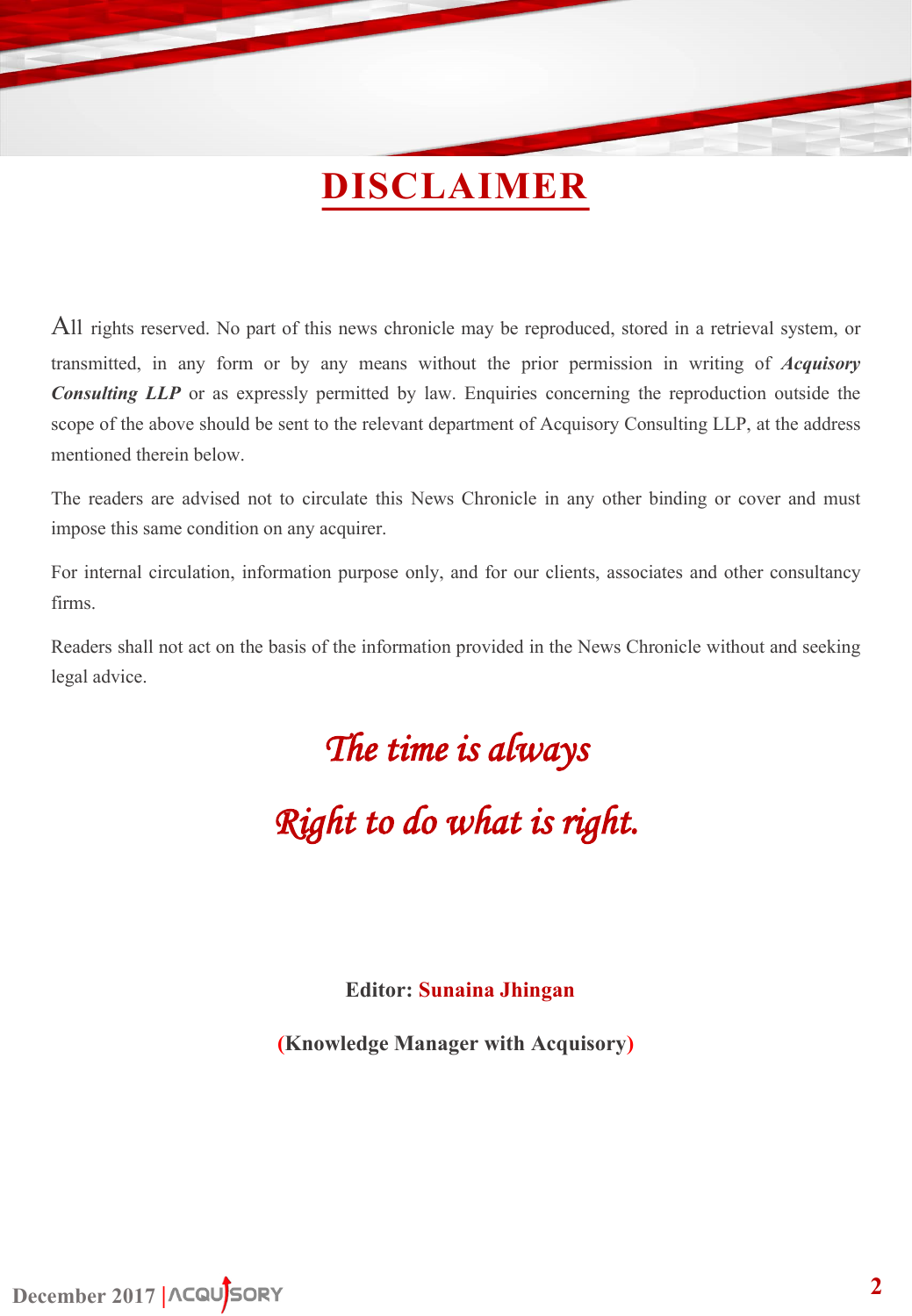# **CONTENT**

### **D E C E M B E R 2 0 1 7**

| <b>AT A GLANCE</b>                                                                                                 | $5\overline{)}$ |
|--------------------------------------------------------------------------------------------------------------------|-----------------|
| <b>ARTICLES</b>                                                                                                    | 6               |
| FINANCIAL RESOLUTION AND DEPOSIT INSURANCE BILL, 2017-<br>$\bullet$<br><b>GOVERNMENT AS AN EFFECTIVE OVERSEER?</b> | 6               |
| A PARADIGM SHIFT IN INSOLVENCY & BANKRUPTCY CODE -<br>$\bullet$<br>2017                                            | 8               |
| <b>LEGAL UPDATES</b>                                                                                               | 11              |
| <b>RESERVE BANK OF INDIA (RBI)</b>                                                                                 | 11              |
| MINISTRY OF CORPORATE AFFAIRS (MCA)                                                                                | 12              |
| <b>SECURITIES EXCHANGE BOARD OF INDIA (SEBI)</b><br>$\bullet$                                                      | 16              |
| <b>TAXATION</b><br>$\bullet$                                                                                       | 18              |
| <b>OTHERS</b>                                                                                                      | 22              |
| <b>GLOSSARY</b>                                                                                                    | 24              |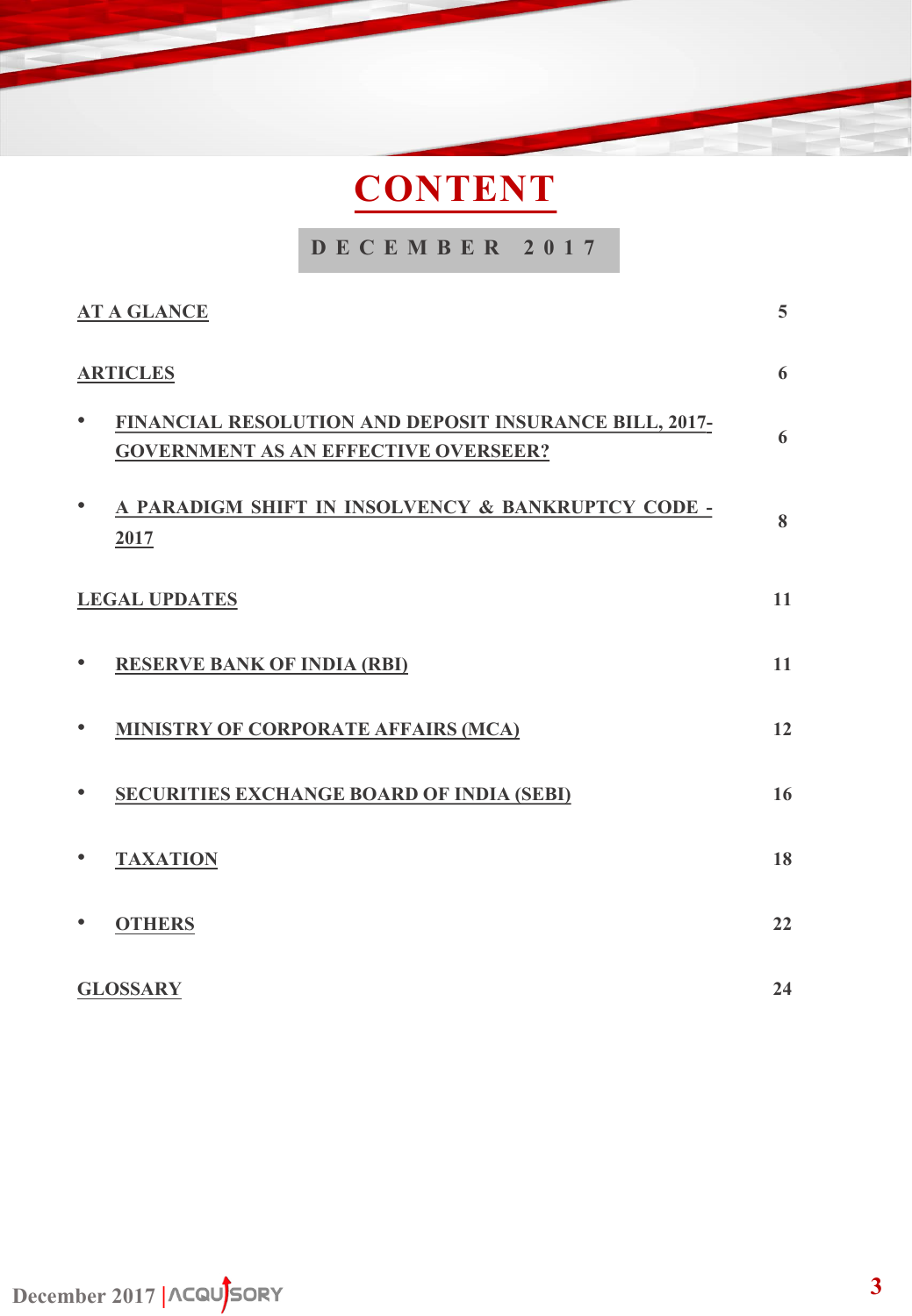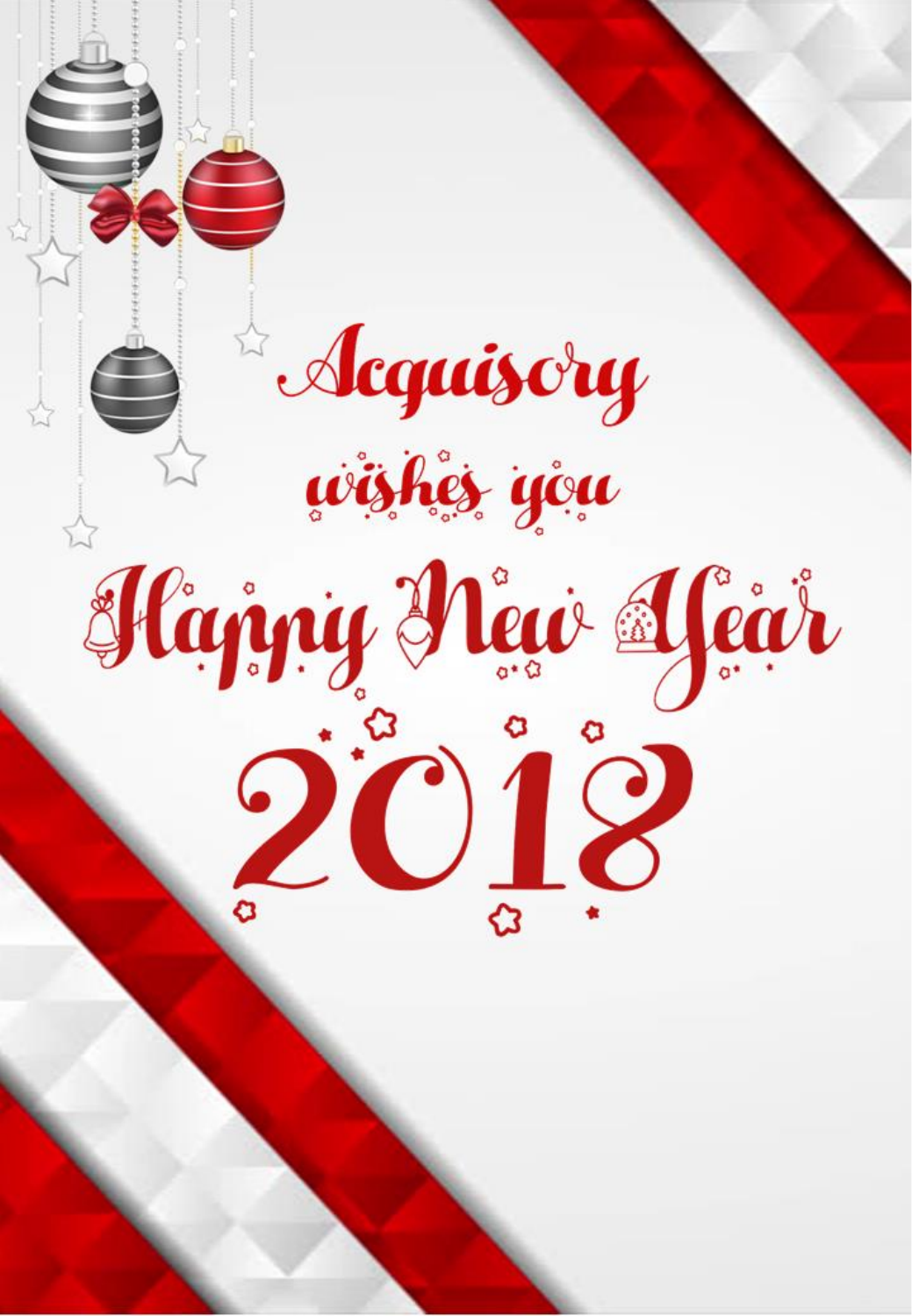# **AT A GLANCE**

### <span id="page-4-0"></span>**A C Q U I S O R Y N E W S C H R O N I C L E D E C E M B E R , 2 0 1 7**

### *Financial Resolution and Deposit Insurance Bill, 2017- Government as an Effective Overseer?*

The Financial Resolution and Deposit Insurance (FRDI) Bill proposes to create a framework for overseeing financial institutions. The 'Resolution Corporation', proposed in the draft bill, would look after the process and prevent the banks/ financial institutions from going bankrupt. The draft bill empowers Resolution Corporation to cancel the liability of a failing bank or convert the nature of the liability which has become a controversial issue.

### *A Paradigm Shift in Insolvency & Bankruptcy Code 2017*

The Parliament approved amendments to the Insolvency and Bankruptcy Code Bill to bar owners of defaulting firms from bidding to buy back assets when they are auctioned as part of bankruptcy proceedings.

The code proves to be a learning experience as it is the first time that such jurisprudence has been introduced in India. Overall, the Bill broadly appears to be clarificatory in nature. Although the intentions are laudable, it remains debatable if the imposition of a blanket ban on the existing promoters, without taking into account the causes of failure of an enterprise, is effective. It can only be hoped that the Government will be pro-active in the future too in removing ambiguities as and when they surface.

### **ARTICLE LEGAL UPDATES**

- *Condonation of Delay Scheme, 2018* MCA has issued Condonation of Delay Scheme, 2018 providing an opportunity for non-compliant, defaulting companies to rectify the default, which shall be effective form 01.01.2018 - 31.03.2018.
- *Companies (Amendment) Act, 2017 receives President's Assent –* The Presidential assent brings into effect additional 93 amendments in Companies Act, 2013 to provide relief to stakeholders and to provide more clarity on some of provisions of Companies Act, 2013.
- *CBDT extends deadline till 31.3.18 for submission of Aadhaar number, and PAN or Form 60 by client to the reporting entity*
- *Government Extends Due Date for Filing forms for GST*
- *- FORM GST CMP-03 till 31st January, 2018 - - FORM GSTR-1 to 10th January, 2018*
- *GST E-Way Bill Rules Are Applicable From 1st February,2018 -* Central Government has notified 1st February 2018 as due date for implementing E-Way Bill Rules under the Goods and Services Tax (GST) regime.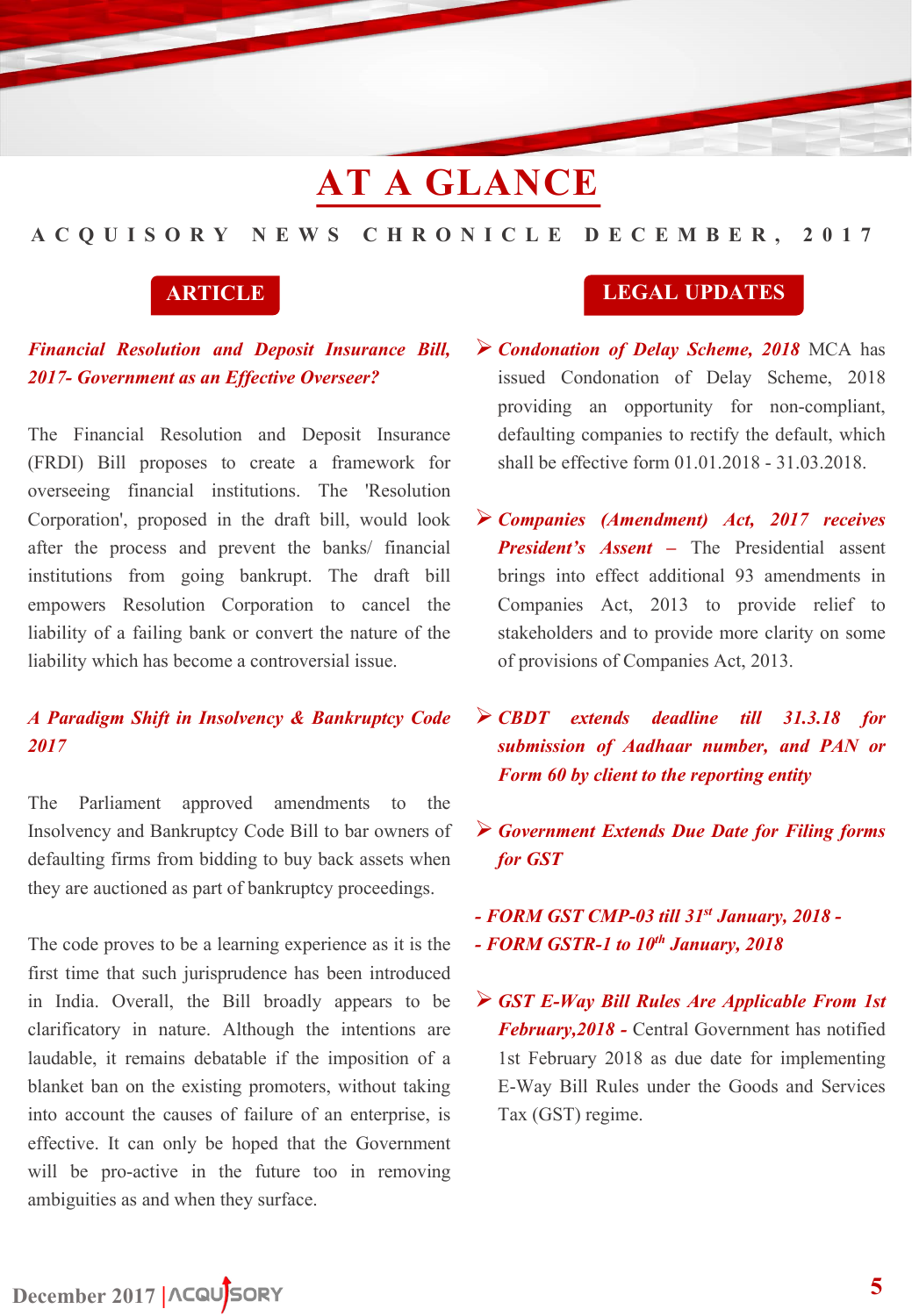<span id="page-5-0"></span>

### Financial Resolution and Deposit Insurance Bill, 2017- Government as an Effective Overseer?

The Financial Resolution and Deposit Insurance Bill, 2017 (FRDI), seeks to create a framework for resolving bankruptcy in financial firms (such as banks and insurance companies). The Bill repeals the Deposit Insurance and Credit Guarantee Corporation Act, 1962 and amends 12 other laws.

The Bill was introduced as a specialized law in order to create a framework for effective resolution of financial firm and to tide over multiple regulatory agencies with overlapping authorities.

In this context, the Financial Resolution and Deposit Insurance Bill, 2017 was introduced in Lok Sabha on August 10, 2017. The Bill seeks to establish a Resolution Corporation to monitor financial firms (along with regulators), and resolve them in case of failure. The Bill will apply to financial firms, and any other financial service provider designated as a 'systemically important financial institution' by the central government.



*"FRDI Bill, 2017 seeks to protect and enhance the depositors' existing rights and bring in a comprehensive and efficient resolution regime for financial firms. Bill replace the existing resolution regime by providing a comprehensive resolution regime that will help ensure that, in the rare event of failure of a financial service provider, there is a system of quick, orderly and efficient resolution in favour of depositors."*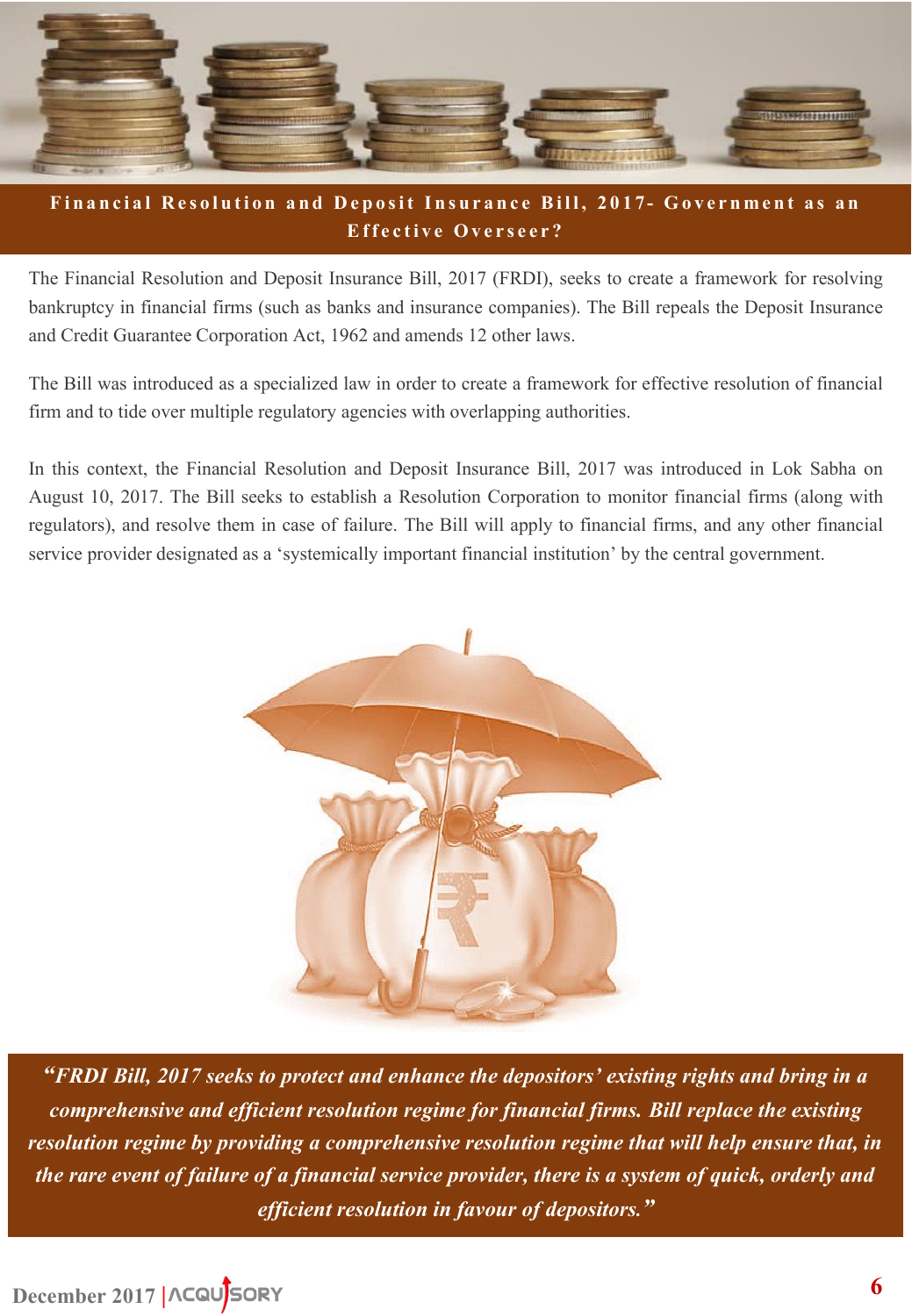

### **Government an Overseer? - Financial Resolution & Deposit Insurance Bill, 2017**

### **Main Highlights of the Bill**

| <b>S.No.</b> | <b>Particulars</b>                                                                                      |
|--------------|---------------------------------------------------------------------------------------------------------|
| 1.           | Establishment of Resolution Corporation to monitor financial firms, anticipate risk of failure, take    |
|              | corrective action and resolve them in case of such failure.                                             |
|              | The Corporation to provide a deposit insurance up to a certain limit, in case of bank failure.          |
| 2.           | The Resolution Corporation or the appropriate financial sector regulator may classify financial firms   |
|              | under five categories, based on their risk of failure. These categories in the order of increasing risk |
|              | are: (i) low, (ii) moderate, (iii) material, (iv) imminent, and (v) critical.                           |
| 3.           | The Resolution Corporation will take over the management of a financial firm once it is classified as   |
|              | 'critical'. It will resolve the firm within one year (may be extended by another year).                 |
| 4.           | Resolution may be undertaken using methods including: (i) merger or acquisition, (ii) transferring the  |
|              | assets, liabilities and management to a temporary firm, or (iii) liquidation.                           |
|              | If resolution is not completed within a maximum period of two years, the firm will be liquidated. The   |
|              | Bill also specifies the order of distributing liquidation proceeds.                                     |

### **Conclusion**

The FRDI Bill will replace the existing resolution regime by providing a comprehensive resolution regime that will help ensure that, in the rare event of failure of a financial service provider, there is a system of quick, orderly and efficient resolution in favour of depositors.

The bill will also revoke the amendment of resolution-related provisions in sectoral Acts as listed in Schedules of the Bill. Also it will cancel the DICGC Act to transfer the deposit insurance powers and responsibilities to the Resolution Corporation.

**\*\*\*\***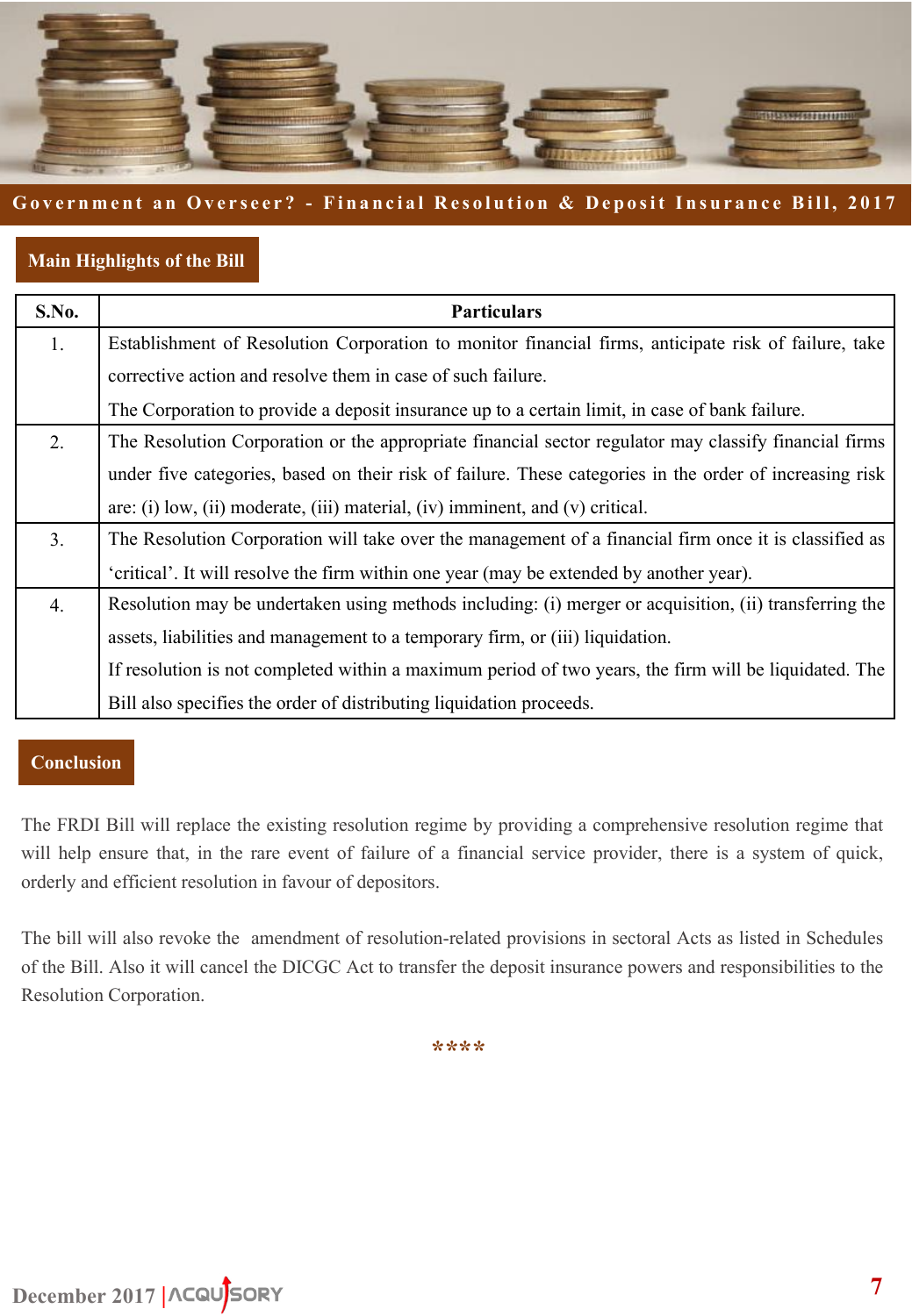<span id="page-7-0"></span>

### **A Paradigm Shift in Insolvency & Bankruptcy Code, 2017**

### **Background**

The Insolvency and Bankruptcy Code, 2016 was enacted to consolidate insolvency related laws and provide a time bound process to resolve insolvency among companies and individuals.

The Insolvency and Bankruptcy Code (Amendment) Bill, 2017 amends the Insolvency and Bankruptcy Code, 2016 and replaces an Ordinance promulgated in November, 2017. The code provides a time bound process to resolve insolvency of companies and individuals. Whereas compared to process under the 2016 code upon default, the insolvency professional manages the defaulter's assets and constitutes a creditors committee.

Creditors committee decides to either: i) approve a resolution plan to restructure the defaulter's loans, or ii) liquidate (sell) its assets to recover the outstanding amount. If no decision is taken within 180 days (extendable by 90 days), the defaulter's assets will be liquidated.



*"The Bill prohibits certain persons from submitting a resolution plan in case of defaults. These include: (i) wilful defaulters, (ii) promoters or management of the company if it has an outstanding nonperforming debt for over a year, and (iii) disqualified directors, among others. Further, it bars the sale of property of a defaulter to such persons during liquidation."*

### **Main Features**

The Bill amends provisions related to corporate default to prohibit: (i) certain persons from submitting resolution plans, and (ii) sale of the defaulter's assets to such persons in case of liquidation. A resolution plan contains details which include: (i) the manner of repaying debts of the defaulting company, and (ii) management of the company after the resolution plan is approved.

• Resolution applicant: Under the Code, any person submitting a resolution plan to an IP is known as a resolution applicant. These applicants may include lenders or investors, among other persons. The Bill amends this provision to specify that a resolution applicant may submit a plan only on being invited by the IP.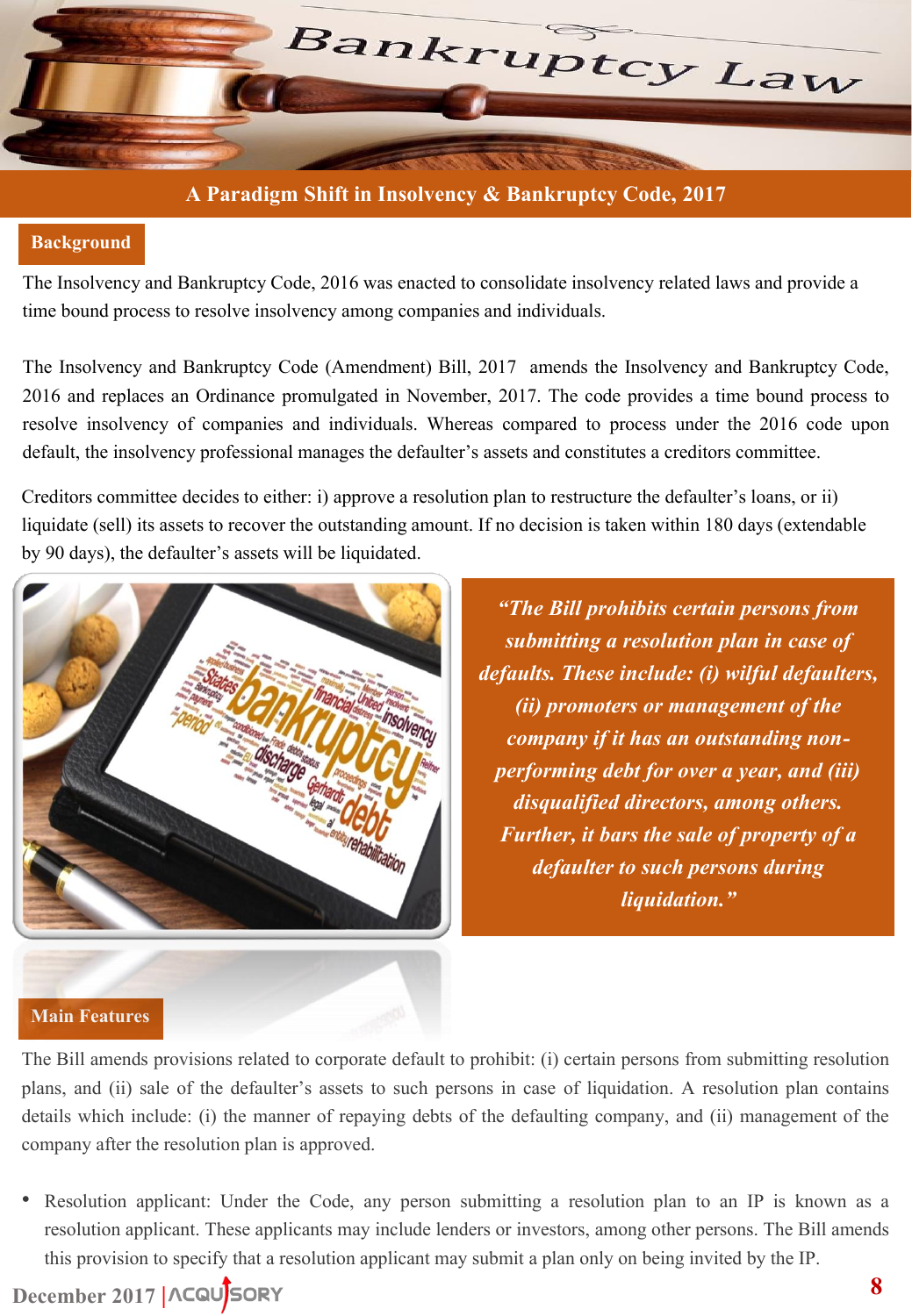

**A Paradigm Shift in Insolvency & Bankruptcy Code, 2017**

• Who is barred as per the amended code? Any persons under the below categories are prohibited from submitting a plan if:

| A person is an undischarged insolvent (individual    | A person has been prohibited from trading in                                                                                                  |
|------------------------------------------------------|-----------------------------------------------------------------------------------------------------------------------------------------------|
| unable to repay his debt),                           | securities by SEBI,                                                                                                                           |
| A person is a wilful defaulter,                      | A person is the promoter or in the management of a<br>company which has indulged in undervalued,<br>preferential, or fraudulent transactions, |
| A person account has been identified as a non-       | A person has given guarantee on a liability of the                                                                                            |
| performing asset (NPA) for more than a year and he   | defaulting company undergoing resolution or                                                                                                   |
| has not repaid the amount before submitting a plan,  | liquidation, and has not honoured the guarantee,                                                                                              |
| A person has been convicted of an offence punishable | A person has indulged in these specified activities                                                                                           |
| with two or more years of imprisonment, and he/ she  | abroad, or $(x)$ he is connected to any person                                                                                                |
| has been disqualified as a director under the        | mentioned above (including promoters, management,                                                                                             |
| Companies Act, 2013,                                 | or any person related to them)                                                                                                                |

- Approving resolution plan: The Bill prohibits the committee of creditors from approving a resolution plan submitted before the Ordinance was promulgated, if the plan was submitted by a person ineligible to be a resolution applicant.
- Liquidation: The Code allows the IP to sell the property of the defaulter in case of liquidation. The Bill prohibits the sale of this property to any person ineligible to be a resolution applicant.
- Penalties: The Bill inserts a provision to specify that a person contravening any provisions of the Code, for which no penalty has been specified, will be punishable with a fine ranging between one lakh rupees to two crore rupees.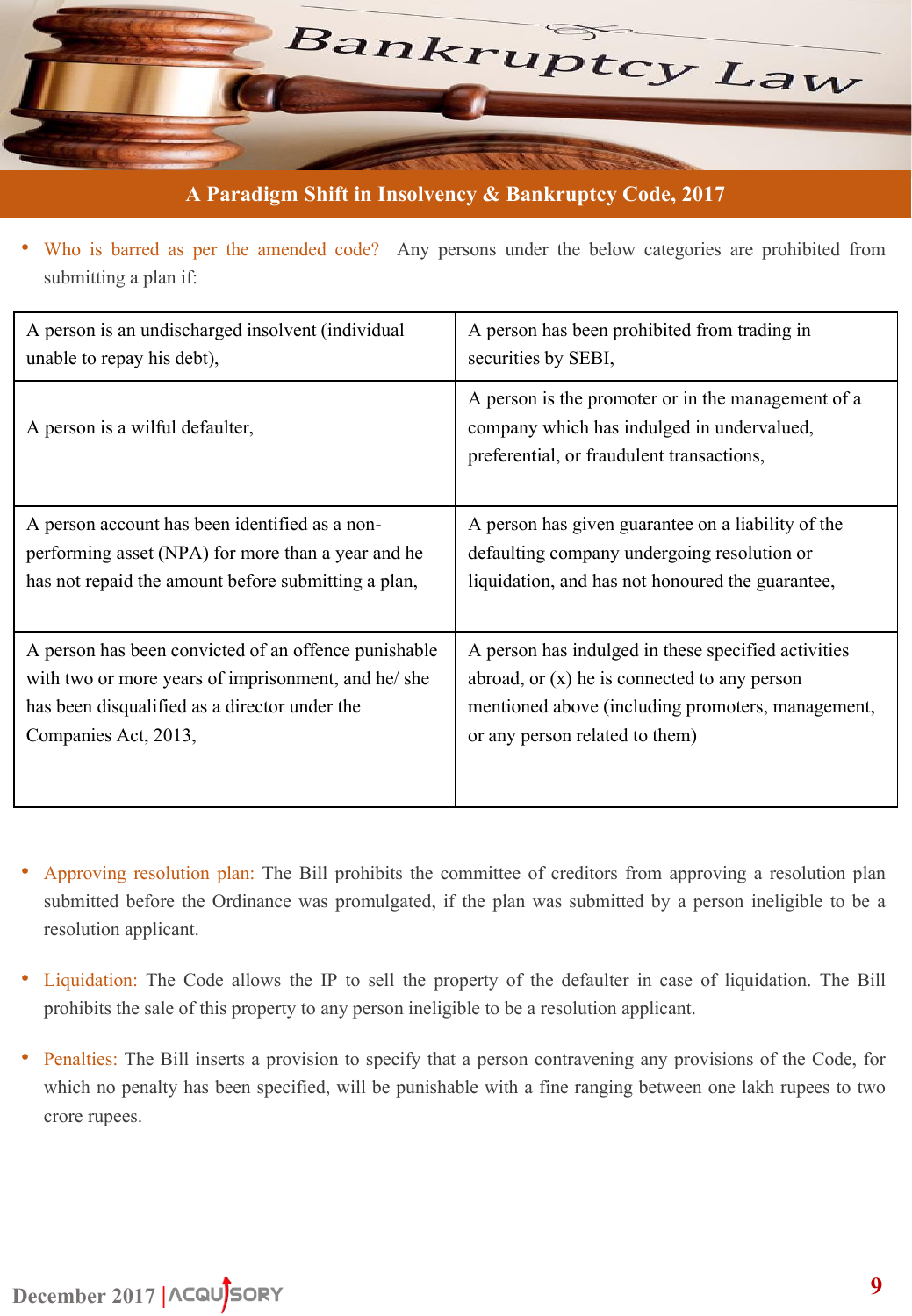

**A Paradigm Shift in Insolvency & Bankruptcy Code, 2017**

**Brief Analysis on Effectiveness of Amendments**

### *Excluding persons from the process may reduce competition among applicants for the defaulting firm*

The Bill prohibits certain persons from submitting a resolution plan for resolving a defaulting company. One argument to exclude such persons may be that these people have not complied with laws in the past, and therefore could be undesirable candidates to restructure a failing company. Further, promoters and management of a defaulting firm may have been responsible for its failure and it may be improper to allow them to regain control of the company.

However, on the other hand excluding certain people (including persons related to the promoters or management) may result in lower competition among applicants seeking to resolve a company, which may lead to lower recoveries for creditors. Further, in case of some small and medium enterprises, the promoter may be the only person submitting a plan to revive the company. In such cases, the defaulting firm will go into liquidation even if there could have been a viable resolution plan.

### *Rationale for barring certain persons from the liquidation process unclear*

In case of liquidation, the Bill prohibits the liquidator from selling the assets of the company to any person ineligible to submit a resolution plan. Unlike a resolution, after liquidation the company ceases to exist. Therefore, the background of the person bidding for its assets may not be relevant. Excluding some prospective bidders from the liquidation process may lead to lower recovery from the sale of the assets. On the other hand, it could be argued that certain promoters may deliberately run down the company to buy its assets at a lower price, and therefore there may be reason to exclude them from the liquidation process.

**\*\*\*\***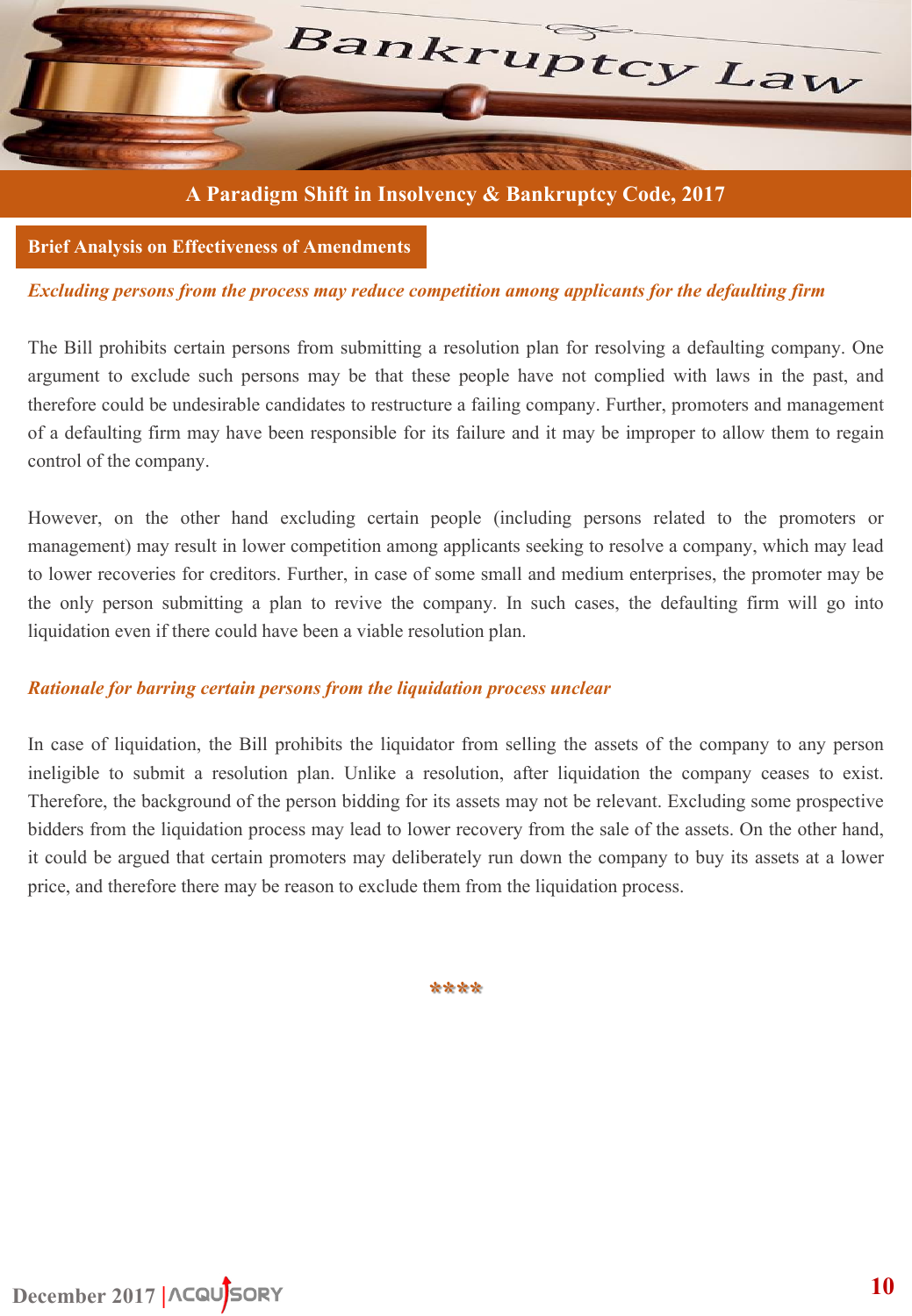# <span id="page-10-0"></span>**RBI UPDATES**

### *1. Reserve Bank cautions regarding risk of virtual currencies including Bitcoins*

MENT OF CASH FLOW

22.459

Reserve Bank has issued a press released to cautions the general public regarding risk of trading and dealing in virtual currencies including Bitcoins. Attention of members of public is drawn to the Press Release issued by the Reserve Bank of India (RBI) on December 24, 2013, cautioning users, holders and traders of Virtual Currencies (VCs) including Bitcoins regarding the potential economic, financial, operational, legal, customer protection and security related risks associated in dealing with such VCs. It has further, clarified that RBI has also clarified that it has not given any licence / authorisation to any entity / company to operate such schemes or deal with Bitcoin or any VC. In the wake of significant spurt in the valuation of many VCs and rapid growth in Initial Coin Offerings (ICOs), RBI reiterates the concerns conveyed in the earlier press releases.

*[https://www.rbi.org.in/Scripts/BS\\_PressReleaseDisplay.aspx](https://www.rbi.org.in/Scripts/BS_PressReleaseDisplay.aspx?prid=42462) ?prid=42462*

### *2. RBI issues Master Directions on Foreign Investments in India*

RBI vide Notification dated 4<sup>th</sup> January, 2018 has issued Master Directions on Foreign Investments in India. The Master Direction lays down the modalities as to how the foreign exchange business has to be conducted by the Authorised Persons with their customers/ constituents with a view to implementing the regulations framed. A person resident outside India may hold, own, transfer or invest in a security in India if such security was acquired, held or owned by such person when he was resident in India or inherited from a person who was resident in India. Such investment will be held by such person on a non-repatriable basis.

*[https://rbi.org.in/Scripts/NotificationUser.aspx?Id=11200&](https://rbi.org.in/Scripts/NotificationUser.aspx?Id=11200&Mode=0) Mode=0*

### *3. RBI permits overseas branches/subsidiaries of Indian banks to refinance ECBs*

RBI vide Circular dated 4<sup>th</sup> January, 2018 has eased out the norms for refinancing of External Commercial Borrowings (ECB), it has been decided, in consultation with the Government of India, to permit the overseas branches/subsidiaries of Indian banks to refinance ECBs of

**December 2017 |**

highly rated (AAA) corporates as well as Navratna and Maharatna PSUs, provided the outstanding maturity of the original borrowing is not reduced and all-in-cost of fresh ECB is lower than the existing ECB. Partial refinance of existing ECBs will also be permitted subject to same conditions.

*[https://rbi.org.in/Scripts/NotificationUser.aspx?Id=11198&](https://rbi.org.in/Scripts/NotificationUser.aspx?Id=11198&Mode=0) Mode=0*

### *4. GOI announces launch of 7.75% Savings (Taxable) Bonds, 2018 commencing from 10th January 2018*

Government of India has announced to launch of 7.75% Savings (Taxable) Bonds, 2018 commencing from 10th January 2018 to enable resident citizens/HUF to invest in a taxable bond, without any monetary ceiling.

NRIs are not eligible for making investments in these Bonds.

The Bonds will be issued at par i.e. at Rs.100.00. The Bonds will be issued for a minimum amount of Rs.1,000/- (face value) and in multiples thereof.

The Bonds will be issued in demat form (Bond Ledger Account) only.

The Bonds will have a maturity of 7 years carrying interest at 7.75% per annum payable half- yearly.

The Bonds are not transferable.

*[https://rbi.org.in/Scripts/NotificationUser.aspx?Id=11196&](https://rbi.org.in/Scripts/NotificationUser.aspx?Id=11196&Mode=0) Mode=0*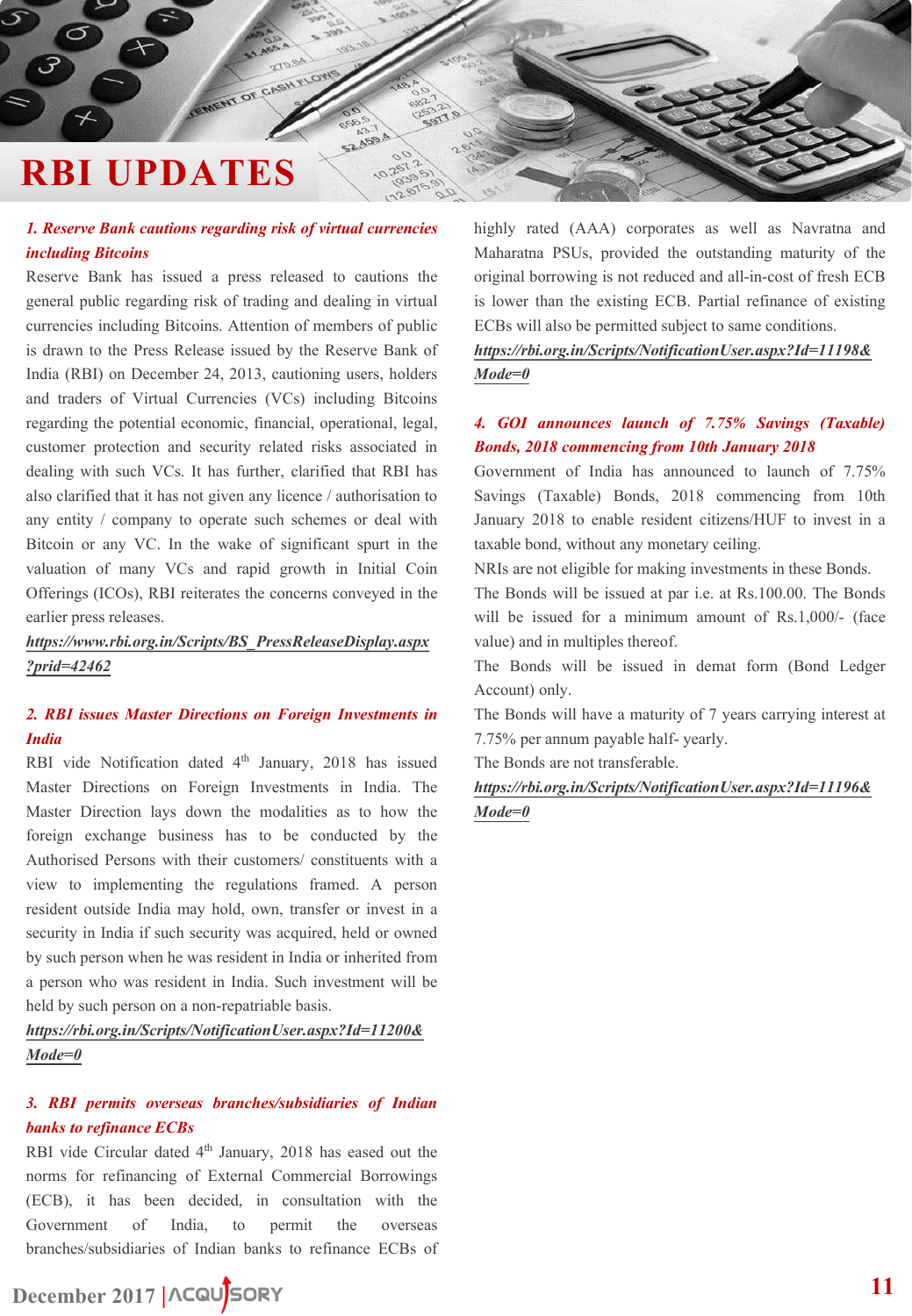### *1. Relaxation of additional fees and extension of last date of filing of Form CRA.4 under the Companies Act, 2013*

<span id="page-11-0"></span>EMENT OF CASH FLOW

2.459

MCA has issued circular to give Relaxation of additional fees and extension of last date of filing of Form CRA - 4 under the Companies Act, 2013. The MCA has received several representations about extension of the last date for filing of Form CRA-4 without additional fees on account of Companies (Cost Records and Audit) Amendment Rules, 2017 and for other reasons. The matter has been examined and it has been decided to extend the last date for filing of Form CRA4, for the financial years starting on or after 1st April, 2016, without additional fees till 3lst December, 2017.

*[http://www.mca.gov.in/Ministry/pdf/GeneralCircular15\\_0512](http://www.mca.gov.in/Ministry/pdf/GeneralCircular15_05122017.pdf) 2017.pdf*

### *2. IBBI notifies Regulations for handling of Grievances and Complaints*

Ministry of Corporate Affairs (MCA) vide Press Release dated 10<sup>th</sup> December, 2017, The Insolvency and Bankruptcy Board of India (IBBI) has notified the IBBI (Grievance and Complaint Handling Procedure) Regulations, 2017 in the Gazette of India on 7th December, 2017. The Regulations enable a Stakeholder, namely, debtor, creditor, claimant, service provider, resolution applicant or any other person having an interest in an insolvency resolution, liquidation, voluntary liquidation or bankruptcy transaction under the Insolvency and Bankruptcy Code, 2016 (Code), to file a grievance or a complaint against a Service provider, namely, insolvency professional agency, insolvency professional, insolvency professional entity or information utility. The Regulations provide for an objective and transparent procedure for disposal of grievances and complaints by the IBBI, that does not spare a mischievous service provider, but does not harass an innocent service provider.

A Stakeholder may file a grievance that shall state the details of the conduct of the service provider that has caused the suffering to the aggrieved; details of suffering, whether pecuniary or otherwise, the aggrieved has undergone; how the conduct of the service provider has caused the suffering of the aggrieved; details of his efforts to get the grievance redressed from the service provider; and how the grievance may be redressed.

A Stakeholder may file a complaint in the Specified Form along with a fee of Rupees Two Thousand and Five Hundred (Rs.2,500). A complaint needs to state the details of the alleged contravention of any provision of the Code, or rules, regulations, or guidelines made there under or circulars or directions issued by the IBBI by a Service provider or its associated persons; details of alleged conduct or activity of the Service provider or its associated persons, along with date and place of such conduct or activity, which contravenes the provision of the law; and details of evidence in support of alleged contravention. If the complaint is not frivolous or malicious, the fee will be refunded.

Where the IBBI is of the opinion that there exists a prima facie case, it may order an inspection under sub-regulation (3) of Regulation 3, order an investigation under sub-regulation (2) of Regulation 7 or issue a Show Cause Notice under subregulation (2) of Regulation 11 of the Insolvency and Bankruptcy Board of India (Inspection and Investigation) Regulations, 2017, as may be warranted and the matter shall be proceeded accordingly.

### **3.** *MCA notifies Companies (Cost Records & Audit) Amendment Rules, 2017*

MCA has notified the Companies (Cost Records & Audit) Amendment Rules, 2017. The amendments shall be inserted and shall be deemed to have been inserted with effect from the 1st day of April, 2016. The "lndian Accounting Standards" shall have the means Indian Accounting Standards as referred to in Companies (lndian Accounting Standards) Rules, 2015. Further, in the principal rules, for Form CRA-1 and Form CRA-3, shall respectively be substituted and shall be deemed to have been substituted with effect from the 1st day of April, 2016. lt has further clarified and certified by the MCA that no person is being adversely affected by giving retrospective effect to this notification. The proposed amendments have been made on account of amendments made in the Companies (lndian Accounting Standards) Rules, 2015.

*[http://mca.gov.in/Ministry/pdf/CompaniesCostrecordsAuditR](http://mca.gov.in/Ministry/pdf/CompaniesCostrecordsAuditRule_08122017.pdf) ule\_08122017.pdf*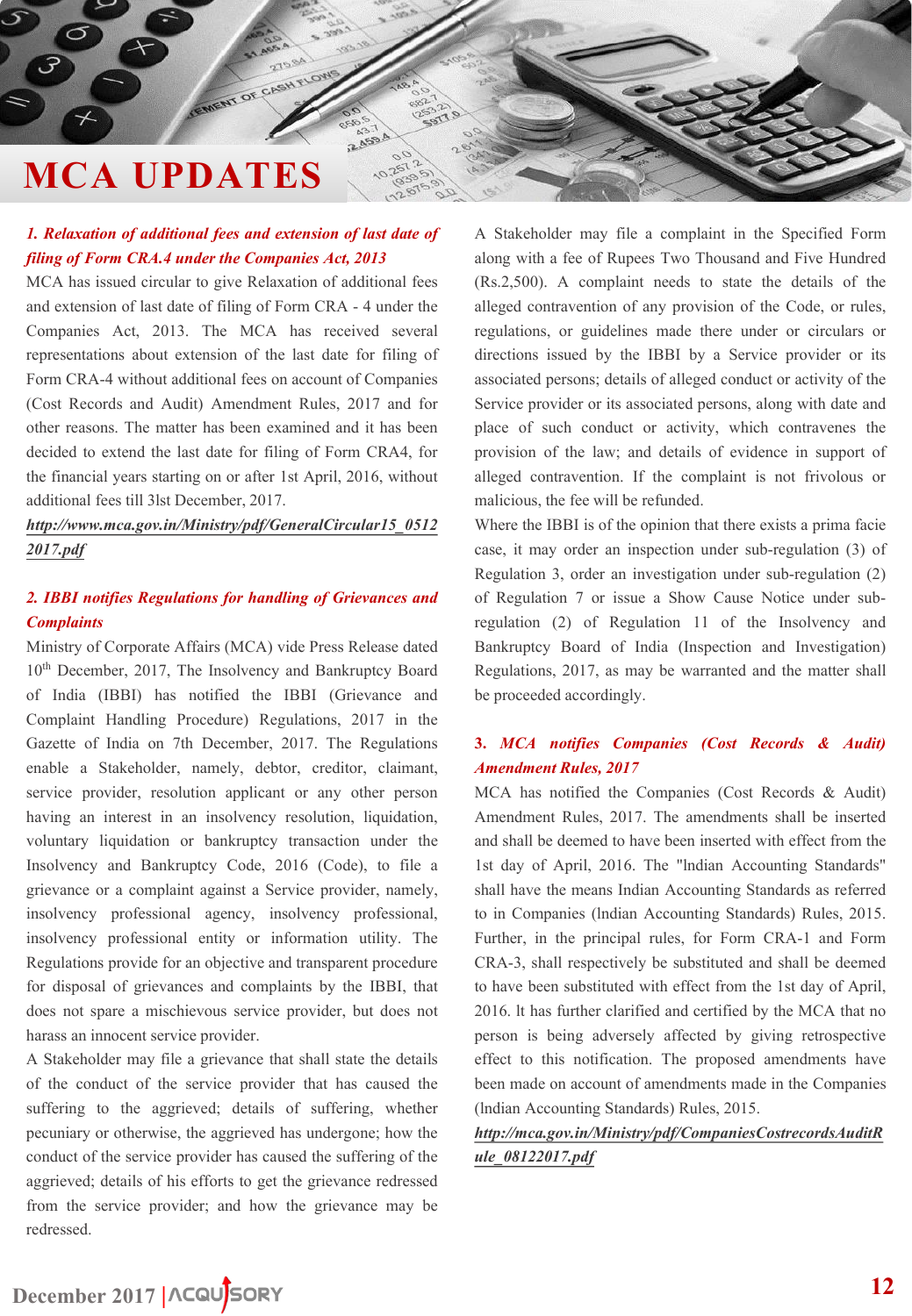EMENT OF CASH FLOW

2.459

*4. Insolvency and Bankruptcy Board of India issues Guidelines for Technical Standards for Core Services* The Insolvency and Bankruptcy Code of India has issued guidelines for Technical Standards for the performance of Core services and other services under IBBI (Information Utilities) Regulations, 2017. The Technical Committee constituted by IBBI under the chairmanship of Dr. R. B. Barman, has made recommendations on 14 out of 18 matters for which technical standards are required to be laid down by IBBI through Guidelines issued under the Regulations. The Technical Standards will ensure and enforce the reliability, confidentiality and security of financial information to be stored by the information utilities. In furtherance thereof, the Board hereby lays down Technical Standards on the basis of the recommendations given by the Technical Committee on Information Utilities. The Technical Committee consciously did not prescribe any specific choice of technology or platform, so that each IU can exercise its own choice. Instead, it recommended that the IUs adopt robust data governance standards to take care of complete integrity of the IU database. In terms of the IBBI (Information Utilities) Regulations, 2017, an Information Utility shall ensure compliance with these Technical Standards at all times.

*http://ibbi.gov.in/webadmin/pdf/whatsnew/2017/Dec/FINAL [%20STANDARDS%20GUIDELINES%2013.12.2017\\_2017-](http://ibbi.gov.in/webadmin/pdf/whatsnew/2017/Dec/FINAL STANDARDS GUIDELINES 13.12.2017_2017-12-13 21:39:59.pdf) 12-13%2021:39:59.pdf*

### *5. IBBI has issued the guidelines which shall be known as Insolvency Professionals to act as Interim Resolution Professionals or Liquidators (Recommendation) Guidelines, 2017*

IBBI has issued the guidelines which shall be known as Insolvency Professionals to act as Interim Resolution Professionals or Liquidators (Recommendation) Guidelines, 2017 through which IBBI has proposed to prepare a Panel of IPs for appointment as IRP or Liquidator and share the said Panel with AA. The AA may pick up any name from the Panel for appointment of IRP or Liquidator for a CIRP or Liquidation, as the case may be. The Panel will have Bench wise list of IPs based on the registered office of the IP. It will have a validity of six months and a new Panel will replace the earlier Panel every six months. The eligible IPs will be included in the Panel in order of the volume of ongoing

**December 2017 |**

assignments they have in hand. The IP who has the lowest volume of ongoing assignments will get a score of 100 and will be at the top of the Panel. The IP who has the highest volume of ongoing assignments will get a score of 0. The difference between the highest volume and the lowest volume will be equated to 100 and other IPs will get scores between 0 and 100 depending on volume of their ongoing assignments.

### *6. Rajya Sabha passes Companies (Amendment) Bill, 2017 – amends the companies law to strengthen corporate governance standards, initiate strict action against defaulting companies and help improve ease of doing business in the country, simplification of the private placement process*

The Rajya Sabha has passed the Companies (Amendment) Bill, 2017 on December 19, 2017 and shall come into force on getting the President's assent. On July 2, 2017, the Companies (Amendment) Bill, 2016 has been passed by the Lok Sabha as Companies (Amendment) Bill, 2017 & referred to Rajya Sabha for consideration and passing. The Bill to further amend the Companies Act, 2013 was introduced in Lok Sabha on 16th March, 2016 where after it was referred to the Parliamentary Standing Committee on Finance for examination and report. The Parliamentary Standing Committee on Finance had presented its report on the Companies (Amendment) Bill, 2016 to Lok Sabha and Rajya Sabha on 7th December, 2016. The bill provides for more than 40 amendments to the Companies Act, 2013. A bill to amend the companies law to strengthen corporate governance standards, initiate strict action against defaulting companies and help improve ease of doing business in the country. Among many amendments, Members severally liable if falls below the prescribed limit, reservationof name for a new Company shall now be for a period of twenty days from the date of approval and 60 days in case of change of name, simplification of the private placement process, rationalization of provisions related to loan to directors, omission of provisions relating to forward dealing and insider trading, doing away with the requirement of approval of the Central Government for managerial remuneration above prescribed limits, aligning disclosure requirements in the prospectus with the regulations to be made by SEBI, providing for maintenance of register of significant beneficial owners and filing of returns in this regard to the ROC and removal of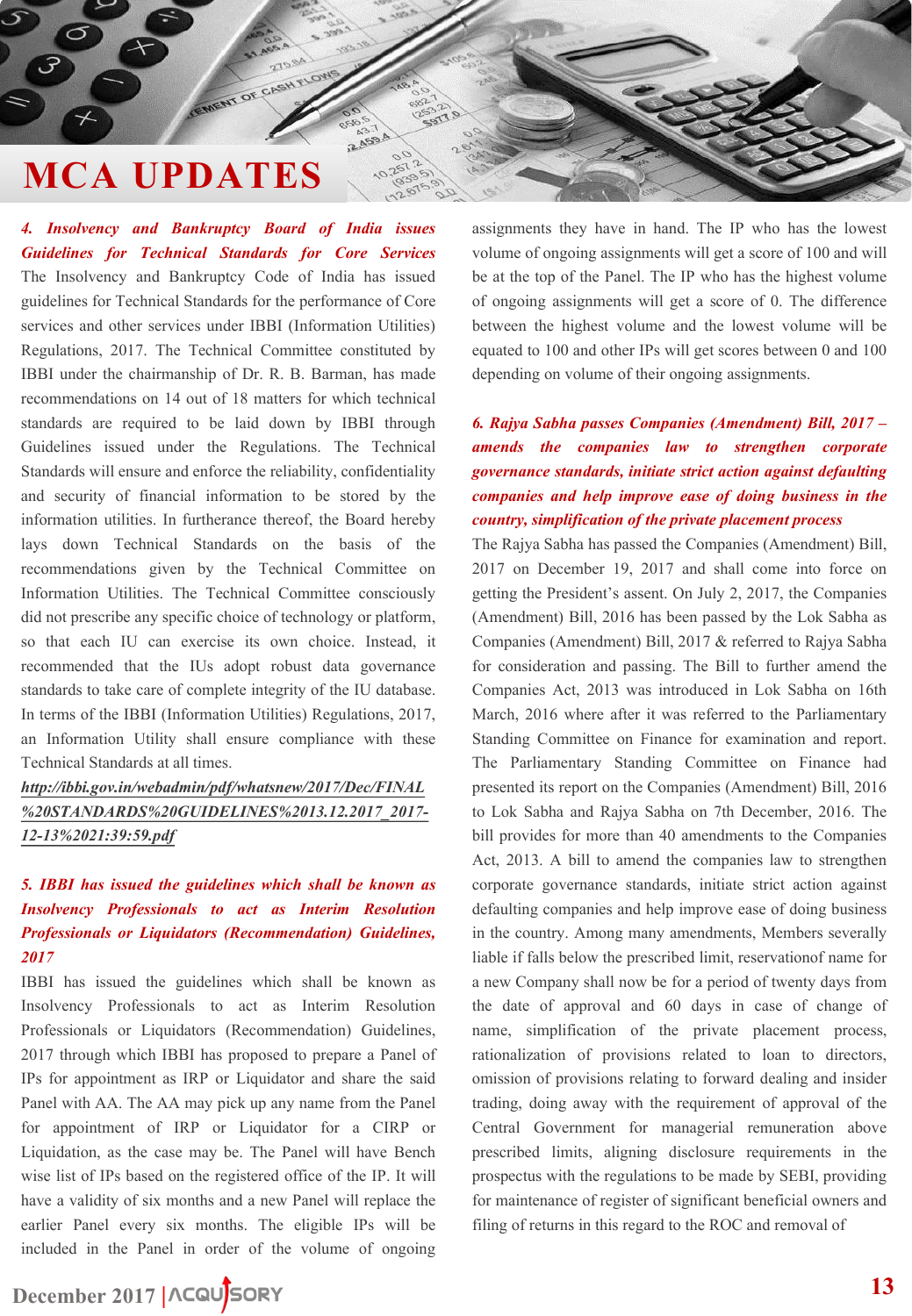requirement for annual ratification of appointment or continuance of auditors are few welcome moves.

EMENT OF CASH FLOW

2.459

*[http://rstv.nic.in/parliament-passes-companies-amendment](http://rstv.nic.in/parliament-passes-companies-amendment-bill-2017.html)bill-2017.html*

### *7. MCA introduces Condonation of Delay Scheme, 2018 in order to give an opportunity for non-compliant, defaulting companies to rectify the default*

With a view to giving an opportunity for the non-compliant, defaulting companies to rectify the default, the MCA has decided to introduce a Scheme namely "Condonation of Delay Scheme 2018" which will be implemented with effect from 01.01.2018 and shall remain in force up to 31.03.2018. The proposed scheme shall be available for all defaulting companies (other than the companies which have been stuck off/whose names have been removed from the register of companies under section 248(5) of the Act). A defaulting company is permitted to file its overdue documents which were due for filing till 30.06.2017 in accordance with the provisions of this Scheme. The defaulting company after filing documents under this scheme, shall seek condonation of delay by filing form e-CODS 2018 along with a fee of Rs. 30,000/- as prescribed under the Companies (Registration Offices and Fee) Rules, 2014 well before the last date of the scheme. Further, the DINs of the Directors associated with the defaulting companies that have not filed their overdue documents and the eform CODS, and these are not taken on record in the MCA21 registry and are still found to be disqualified on the conclusion of the scheme in terms of section  $164(2)(a)$  r/w  $167(1)(a)$  of the Act shall be liable to be deactivated on expiry of the scheme period. In the event of defaulting companies whose names have been removed from the register of companies under section 248 of the Act and which have filed applications for revival under section 252 of the Act up to the date of this scheme, the Director's DIN shall be re-activated only after NCLT order of revival subject to the company having filing of all overdue documents.

### **8.** *Listed companies must comply on appointing women board directors; total 142 listed companies fined*

Ministry of Corporate Affairs vide Press Release dated 22nd December, 2017 has stated that Section 149 of Companies Act, 2013 (the Act) read with the corresponding rules requires every

**December 2017 |**

listed company and prescribed class of companies to have a women director. Section 172 of the Act lays down punishment for non-compliance. Registrar of Companies have filed prosecutions against 202 non-compliant public unlisted companies. In case of 36 unlisted PSUs reference have been made to administrative Ministries for ensuring compliances in this regard.

Securities and Exchange Board of India (SEBI) has also mandated under SEBI (Listing Obligations and Disclosure Requirements) Regulations 2015 for appointment of at least one woman director on the boards of listed companies. 54 and 88 number of companies including PSUs listed on National Stock Exchange and Bombay Stock Exchange respectively which had not appointed women directors as on 30.09.2017 have been levied fine for non-appointment of women directors, as per fine structure prescribed by SEBI.

### *9. Properties of struck off companies from RoC can't be used, operated, transferred or alienated in any manner*

Ministry of Corporate Affairs vide Press Release dated 22nd December, 2017 has drawn the attention of all the concerned States and Union Territories (UTs) towards the fact that so far, 2,24,733, companies have been struck off from Register of Companies and that assets, properties etc. (i.e. all movable and immovable assets/properties) of such struck off companies (which ceased to operate as legal entities) cannot be used, operated, transferred or alienated in any manner by the companies including by their ex-directors/authorised signatories, till they are restored by following the due process of law under Section 252 of the Act.

### *10. Rajya Sabha Passes Insolvency and Bankruptcy Code Amendment Bill*

Rajya Sabha has passed the Insolvency and Bankruptcy Code (Amendment) Bill, 2017, which bars unscrupulous persons from misusing the provisions of the Code.

The Bill prohibits certain persons from submitting a resolution plan in case of defaults. These include: (i) wilful defaulters, (ii) promoters or management of the company if it has an outstanding non-performing debt for over a year, and (iii) disqualified directors, among others. Further, it bars the sale of property of a defaulter to such persons during liquidation.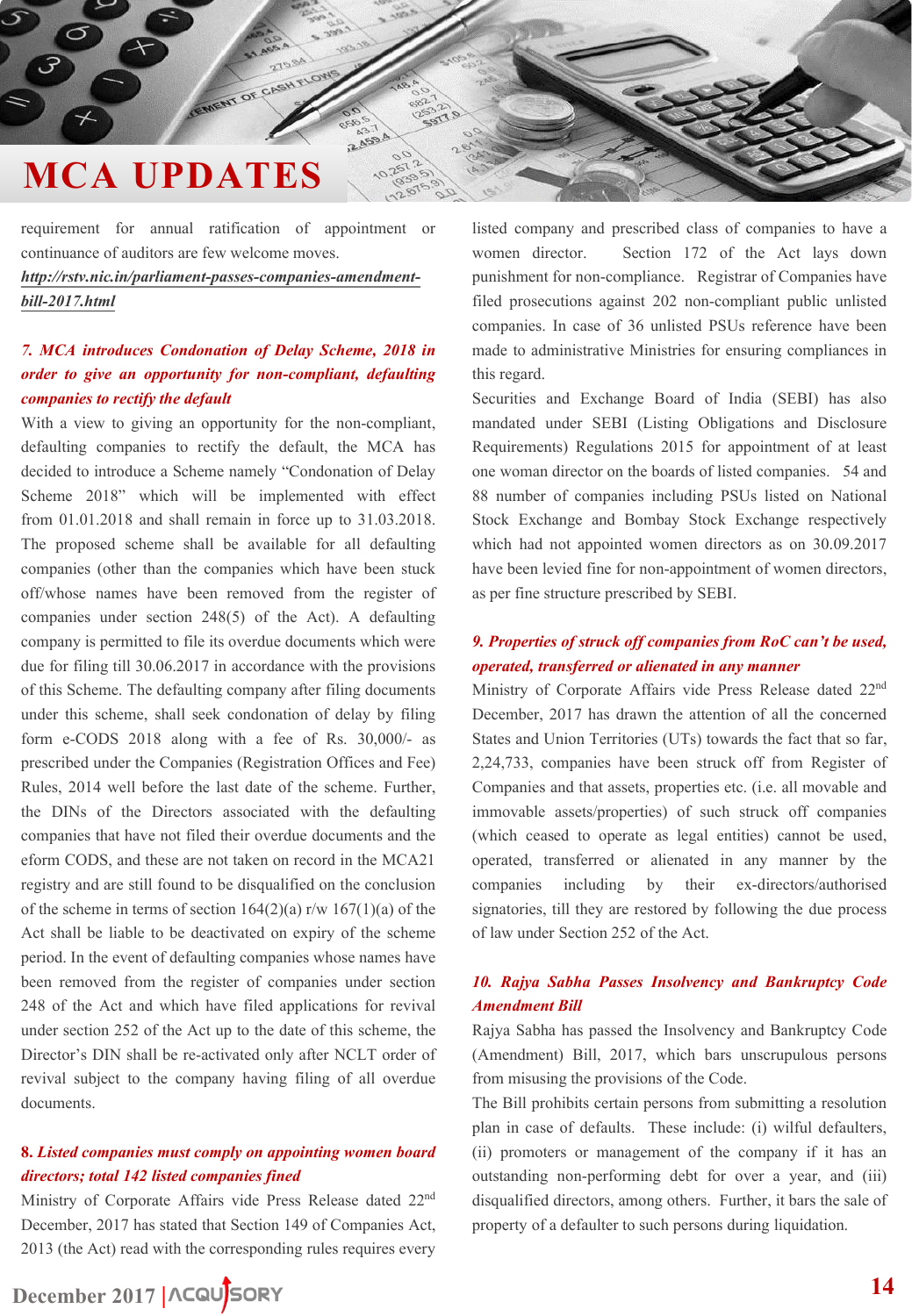### *11. MCA notifies Condonation of Delay Scheme, 2018*

MCA vide Circular dated 29<sup>th</sup> December, 2017 has issued Condonation of Delay Scheme, 2018 w.r.t. giving an opportunity for the non-compliant, defaulting companies to rectify the default, in exercise of its powers conferred under sections 403, 459 and 460 of the Companies Act, 2013. The scheme shall come into force with effect from 01.01.2018 and shall remain in force up to 31.03.2018.

MENT OF CASH FLOW

2.459

*[http://www.mca.gov.in/Ministry/pdf/Generalcircular16\\_2912](http://www.mca.gov.in/Ministry/pdf/Generalcircular16_29122017.pdf) 2017.pdf*

### *12. CODS 2018- Reactivation of DIN is in Process: MCA*

Stakeholders of Condonation of Delay Scheme (notified vide General Circular No.16/2017 dated 29th December 2017) may kindly note that the process for 'reactivating' the DINs in system in respect of disqualified Directors is in progress and they may check the status of the relevant DINs by 12th January 2018. However, they are requested to be ready with necessary 'overdue documents' for filing purposes.

Stakeholders may further note that the scheme is not applicable for those Directors who may have been associated with a company which was struck off under Section 248(1) of the Companies Act-2013 and such DINs shall be activated only upon receipt of orders for revival of the said company as per due process laid down under Section 252 of the Companies Act-2013.

### *13. President Gives Assent to Companies (Amendment) Act, 2017*

President of India has given assent to Companies (Amendment) Act, 2017 which seeks to strengthen corporate governance standards, initiate strict action against defaulting companies and help improve ease of doing business in the country.

### *14. Insolvency professional to use Registration Number and Registered Address in all his communications.*

Insolvency and Bankruptcy Board of India (IBBI) has issued circular to state that In all communications done by Insolvency Professional (IP), whether by way of public announcement or otherwise to a stakeholder or to an authority, an insolvency professional shall prominently state: (i) his name, address and email, as registered with the IBBI, (ii) his Registration Number as an insolvency professional granted by the IBBI, and (iii) the capacity in which he is communicating.

### *15. Insolvency professional not to outsource his responsibilities*

Insolvency and Bankruptcy Board of India (IBBI) has issued circular to state an insolvency resolution professional shall not outsource any of his duties and responsibilities under the Insolvency and Bankruptcy Code, 2016. He shall not require any certificate from another person certifying eligibility of a resolution applicant.

### *16. Insolvency professional to ensure compliance with applicable laws*

Insolvency and Bankruptcy Board of India (IBBI) has issued circular to state While acting as an Interim Resolution Professional, a Resolution Professional, or a Liquidator for a corporate person under the Insolvency and Bankruptcy Code, 2016, an insolvency professional shall exercise reasonable care and diligence and take all necessary steps to ensure that the corporate person undergoing any process under the Code complies with the applicable laws.

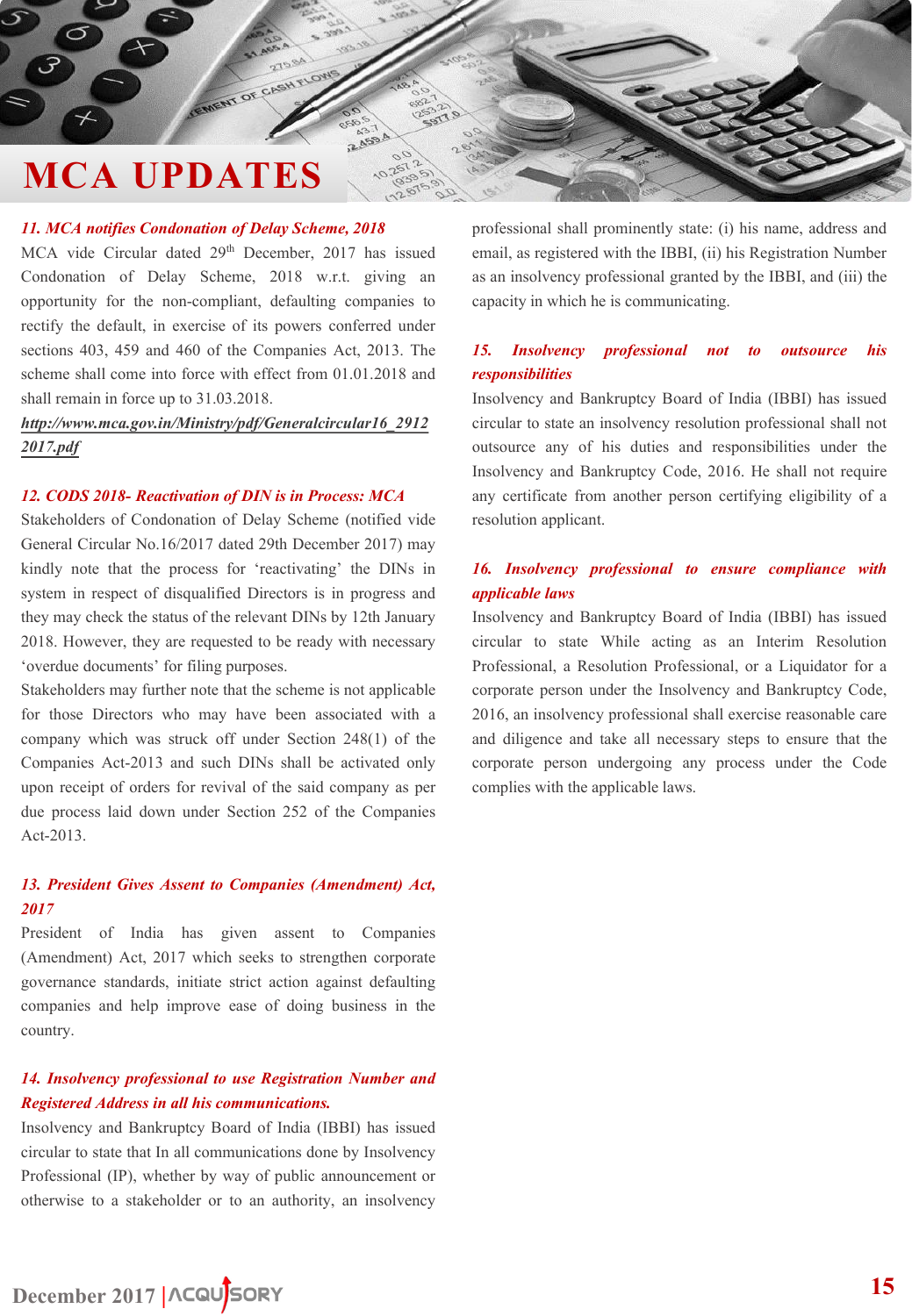# <span id="page-15-0"></span>**SEBI UPDATES**

### *1. BSE issues notices for Compulsory Delisting of Companies*

EMENT OF CASH FLOW

2.459

BSE has issued a public notice informing all Trading Members of the Exchange that the 87 companies that have remained suspended for more than 3 years would be delisted from the platform of the Exchange, with effect from December 1, 2017 pursuant to order of the Delisting Committee of the Exchange in terms of Securities and Exchange Board of India (Delisting of Equity Shares) Regulations, 2009. Further, Trading Members of the Exchange are hereby informed that the 7 companies that have been compulsorily delisted by NSE, would be delisted from the platform of the Exchange, with effect from December 1, 2017 pursuant to order of the Delisting Committee of the Exchange in terms of Rule 21(2)(b) of the Securities Contracts (Regulation) Rules 1957 ("Regulations"). Rule 21(2) (b) of the Securities Contracts (Regulation) Rules 1957, states that "If the securities is delisted under clause (1), ……. the said securities shall be delisted from all recognized stock exchanges". As per SEBI Delisting Regulations, 2009 these companies have to face the consequences of compulsory delisting including the securities of these companies would cease to be listed and therefore not be available for trading on the platform of the Exchange and Promoters of these delisted companies will be required to purchase the shares from the public shareholders as per the fair value determined by the independent valuer appointed by the Exchange, as mentioned in the Public Notice to be issued shortly. Further, in terms of Regulation 24 of Delisting Regulations, the delisted company, its whole-time directors, promoters and group companies shall be debarred from accessing the securities market for a period of 10 years from the date of compulsory delisting.

*[http://www.bseindia.com/markets/MarketInfo/DispNewNotic](http://www.bseindia.com/markets/MarketInfo/DispNewNoticesCirculars.aspx?page=20171129-6) esCirculars.aspx?page=20171129-6*

### *2. Categorization and Rationalization of Mutual Fund Schemes*

SEBI vide Circular No. SEBI/HO/IMD/DF3/CIR/P/2017/126 dated 4<sup>th</sup> December, 2017 has modified the guidelines regarding categorization and rationalization of Mutual Fund Schemes. While preparing the single consolidated list of stocks, average full market capitalization of the previous six

month of the stocks shall be considered. *http://www.sebi.gov.in/legal/circulars/dec-[2017/categorization-and-rationalization-of-mutual-fund](http://www.sebi.gov.in/legal/circulars/dec-2017/categorization-and-rationalization-of-mutual-fund-schemes_36804.html)schemes\_36804.html*

### *3. SEBI mandate disclosure of PAN with holding of specified securities*

SEBI vide Circular dated 19th December, 2017 has issued circular amending the prescribed manner of representation of holding of specified securities. Now, the details of the shareholding of the promoters and promoter group, public shareholder and non-public non-promoter shareholder must be accompanied with PAN Number (first holder in case of joint holding). Further, the shareholding of the promoter and promoter group, public shareholder and nonpublic non-promoter shareholder is to be consolidated on the basis of the PAN and folio number to avoid multiple disclosures of shareholding of the same person.

*http://www.sebi.gov.in/legal/circulars/dec-2017/disclosure[of-holding-of-specified-securities-and-holding-of-specified](http://www.sebi.gov.in/legal/circulars/dec-2017/disclosure-of-holding-of-specified-securities-and-holding-of-specified-securities-in-dematerialized-form_37028.html)securities-in-dematerialized-form\_37028.html*

### *4. Limit for investment by FPIs in Government Securities for Jan-March 2018*

SEBI vide Circular dated 20<sup>th</sup> December, 2017, It has been decided to revise the limit for investment by FPIs in Government Securities, for the January - March 2018 quarter, with effect from January 01, 2018, as follows: a. Limit for FPIs in Central Government securities shall be enhanced to INR 191,300 cr. b. Limit for Long Term FPIs (Sovereign Wealth Funds (SWFs), Multilateral Agencies, Endowment Funds, Insurance Funds, Pension Funds and Foreign Central Banks)in Central Government securities shall be revised to INR 65,100cr. c. The debt limit category of State Development Loans (SDL) shall be enhanced as follows: i. SDL-General shall be enhanced to INR 31,500 cr ii. SDL-Long Term shall be enhanced to INR 13,600 cr.

*[http://www.sebi.gov.in/legal/circulars/dec-2017/investments](http://www.sebi.gov.in/legal/circulars/dec-2017/investments-by-fpis-in-government-securities_37040.html)by-fpis-in-government-securities\_37040.html*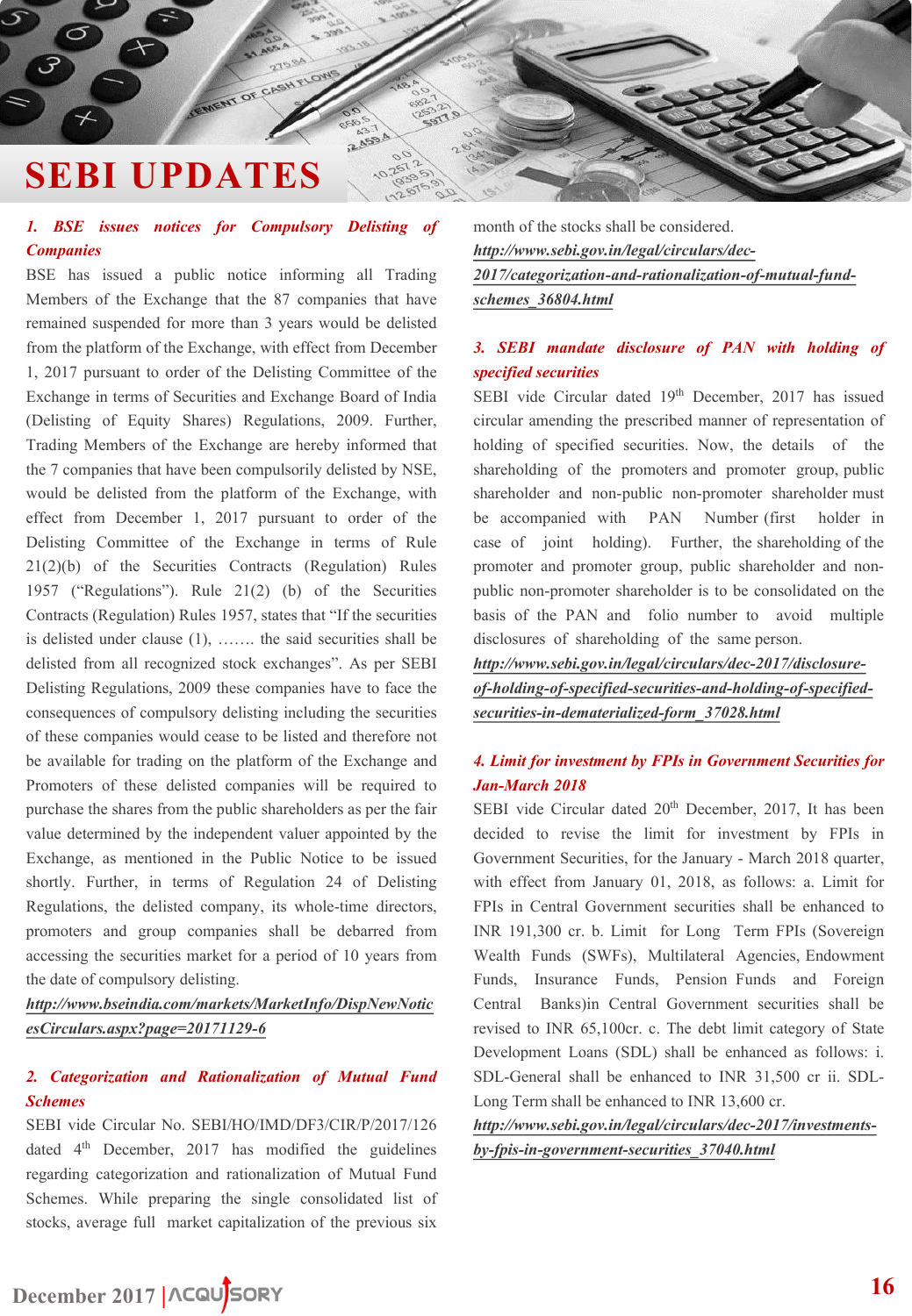# **SEBI UPDATES**

*5. SEBI issues Standard Format of Exemption Application under Regulation 11(1) of SEBI (Substantial Acquisition of Shares and Takeovers) Regulations, 2011 (SAST Regulations) which gives power to the Board to grant exemption from the obligation to make an open offer for acquiring shares.*

MENT OF CASH FLOW

2.459

SEBI has issued a Standard Format of Application under Regulation 11(1) of SEBI (Substantial Acquisition of Shares and Takeovers) Regulations, 2011 (SAST Regulations). The said regulations, gives power to the Board to grant exemption from the obligation to make an open offer for acquiring shares. Further, as per Regulation 11(3) of SAST Regulations, the acquirer shall file an application with the Board, supported by a duly sworn affidavit, giving details of the proposed acquisition and the grounds on which the exemption has been sought. In order to ensure uniformity of disclosures in such applications, it has been decided to provide a standard format for filing of application with SEBI. The instructions along with the list of document to be attached and procedure to be followed for making an application for exemption are provided in the circular and shall be applicable to all the applications that are filed with SEBI after the date of this circular.

*https://www.sebi.gov.in/legal/circulars/dec-2017/exemption[application-under-regulation-11-1-of-sebi-substantial](https://www.sebi.gov.in/legal/circulars/dec-2017/exemption-application-under-regulation-11-1-of-sebi-substantial-acquisition-of-shares-and-takeovers-regulations-2011_37083.html)acquisition-of-shares-and-takeovers-regulations-2011\_37083.html*

### *6. SEBI Board Meeting*

SEBI at its Board Meeting held on 28<sup>th</sup> December, 2017 had discussed some crucial issues, including Amendments to the SEBI (Credit Rating Agencies) Regulations, 1999 and SEBI (Listing Obligations and Disclosure Requirements), 2015; Additional methods for listed entities to achieve minimum public shareholding (MPS) requirements; Issuance of refund orders/allotment letters/share certificates through electronic mode under SEBI (Issue of Capital and Disclosure Requirements Regulations), 2009; Norms for Shareholding and Governance in Mutual Funds; Proposed framework for listing of Security Receipts issued by ARCs under SEBI

(Public Offer and Listing of Securitised Debt Instruments) Regulations, 2008; Amendments to the SEBI (Infrastructure Investment Trusts) Regulations, 2014 and SEBI (Real Estate Investment Trusts) Regulations, 2014; Easing of Access Norms for Investment by Foreign Portfolio Investors (FPIs); Consultation Paper for "Amendments to the SEBI (Investment Advisers) Regulations, 2013 and Fees Payable by Stock Brokers Trading in "Options" in Commodity Derivatives. *[https://www.sebi.gov.in/media/press-releases/dec-2017/sebi](https://www.sebi.gov.in/media/press-releases/dec-2017/sebi-board-meeting_37183.html)board-meeting\_37183.html*

### *7. SEBI issues SEBI (Issue and Listing of Debt Securities) (Second Amendment) Regulations, 2017*

SEBI has made amendment to Issue and Listing of Debt Securities Regulations. The amendment has been made w.r.t. change in definition of debt securities the definition now has a wider scope and includes debentures, bonds and such other securities of a body corporate or a Trust registered with the Board as a Real Estate Investment Trust or an Infrastructure Investment Trust, or any statutory body constituted by virtue of a legislation, whether constituting a charge on the assets of the body corporate or not, but excludes bonds issued by Government or such other bodies as may be specified by the Board, security receipts and securitized debt instruments.

*http://www.dhc.co.in/uploadedfile/1/2/-1/SEBI%20-*

*[%20SEBI%20\(Issue%20and%20Listing%20of%20Debt%20](http://www.dhc.co.in/uploadedfile/1/2/-1/SEBI - SEBI (Issue and Listing of Debt Sec) (Second Amendment) reg 2017.pdf) Sec)%20(Second%20Amendment)%20reg%202017.pdf*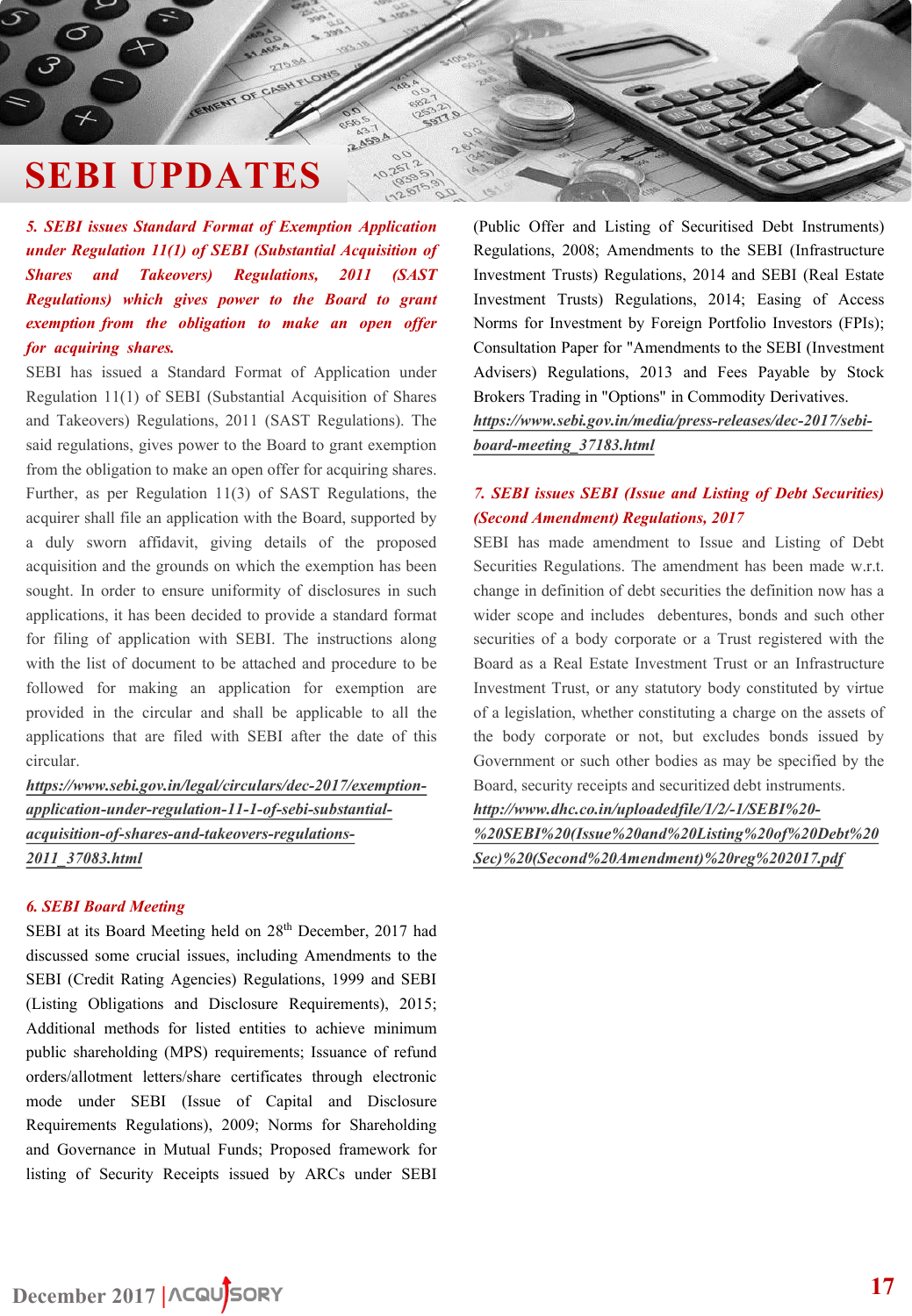<span id="page-17-0"></span>EMENT OF CASH FLOW

### *1. CBDT issues Clarification of India's position on the acceptance of MAP and bilateral APA in cases of countries where Article 9(2) of OECD Model Tax Commentary is absent*

CBDT has issued Clarification of India's position on the acceptance of MAP and bilateral APA in cases of countries where Article 9(2) of OECD Model Tax Commentary is absent. A number of references have been received from time to time regarding the acceptance of applications pertaining to Transfer Pricing MAP cases and bilateral Advance Pricing Agreements (APAs) where the Associated Enterprise (AE) of the Indian entity is resident of a country with which India has entered into a Double Taxation Avoidance Agreement (DTAA) but the Agreement does not contain Paragraph relating to 'Corresponding Adjustment'. The matter has been examined by the Central Board of Direct Taxes (CBDT) and it has been decided to accept Transfer Pricing MAP and bilateral APA applications regardless of the presence or otherwise of Paragraph 2 of Article 9 (or its relevant equivalent Article) in the DTAAs.

*http://www.incometaxindia.gov.in/Lists/Press%20Releases/At [tachments/674/Press-Release-Clarification-India-position](http://www.incometaxindia.gov.in/Lists/Press Releases/Attachments/674/Press-Release-Clarification-India-position-acceptance-MAP-bilateral-APA-countries-27-11-2017.pdf)acceptance-MAP-bilateral-APA-countries-27-11-2017.pdf*

### *2. Unauthorized expansion of scope of limited scrutiny*

CBDT has issued detailed guidelines/ directions for completion of cases of limited scrutiny selected through CASS module. These guidelines postulate that an Assessing Officer, in limited scrutiny cases cannot travel beyond the issues for which the case was selected. The idea behind such stipulations was to enforce checks and balances upon powers of an AO to do fishing and roving inquiries in cases selected for limited scrutiny. Further, the guidelines for proper maintenance of order sheets have been given in the Manual of Office Procedure issued by the Directorate of Organisation and Management Services. The Manual clearly lays down that the minutes of the hearing must be entered with date, in the ordersheet and to record entries for each posting, hearing and seeking and granting of adjournments. Instances have come to notice of CBDT where some Assessing Officers are traveled beyond their jurisdiction while making assessments in Limited Scrutiny cases by initiating inquiries on new issues without complying with mandatory requirements of

### the relevant CBDT Instructions. In view of discussion in the preceding paragraphs it is once again reiterated that the Assessing Officers should abide by the instructions of CBDT while completing limited scrutiny assessments and should be scrupulous about maintenance of note sheets in assessment folders.

### *3. CBDT extends date till 31.03.18 for linking of Aadhaar with PAN*

Ministry of Finance vide Press Release dated 8<sup>th</sup> December, 2017 has extended the date of linking of Aadhar with PAN till 31.03.2018.

Under the provisions of recently introduced section 139AA of the Income-tax Act, 1961 (the Act), with effect from 01.07.2017, all taxpayers having Aadhaar Number or Enrolment Number are required to link the same with Permanent Account Number (PAN). In view of the difficulties faced by some of the taxpayers in the process, the date for linking of Aadhaar with PAN was initially extended till 31st August, 2017 which was further extended upto 31st December, 2017.

It has come to notice that some of the taxpayers have not yet completed the linking of PAN with Aadhaar. Therefore, to facilitate the process of linking, it has been decided to further extend the time for linking of Aadhaar with PAN till 31.03.2018.

### *4. CBDT issues Clarification on Indirect Transfer provisions in case of redemption of share or interest outside India under the Income-tax Act, 1961*

CBDT has issued Clarification on Indirect Transfer provisions in case of redemption of share or interest outside India under the Income-tax Act, 1961. Concerns have been expressed by investment funds, including private equity funds and venture capital funds. That on account of the extant indirect transfer provisions in the Act, non-resident investment funds investing in India, which are set up as multi-tier investment structures, suffer multiple taxation of the same income at the time of subsequent redemption or buyback. Such taxability arises firstly at the level of the fund in India on its short term capital gain / business income and then at every upper level of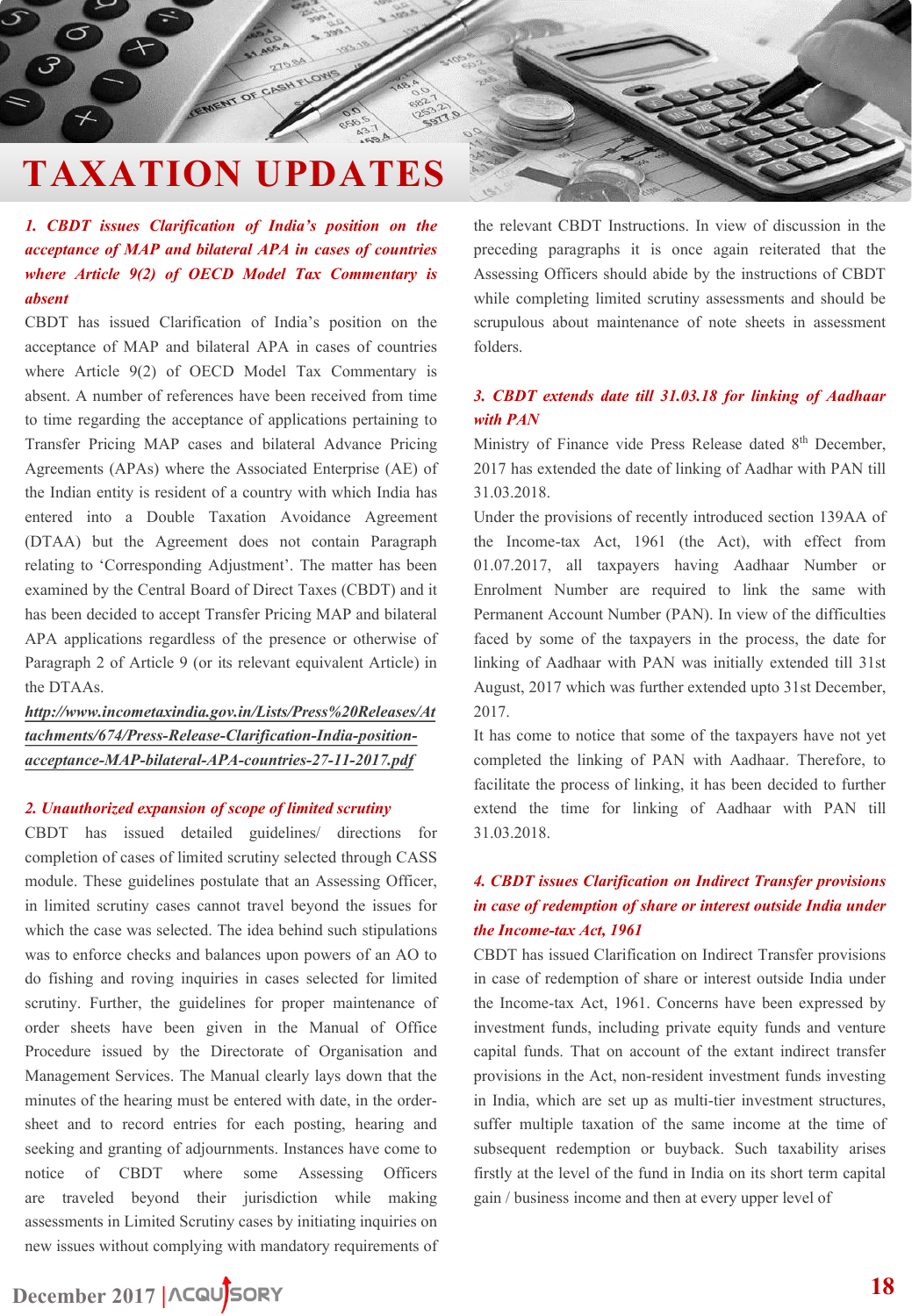EMENT OF CASH FLOW

investment in the fund chain on subsequent redemption or buyback. The matter has been examined by the Board and it has been decided that the provisions of section  $9(1)(i)$  of the Act read with Explanation 5 thereof shall not apply in respect of income accruing or arising to a non-resident on account of redemption or buyback of its share or interest held indirectly (i.e. through upstream entities registered or incorporated outside India) in the specified funds if such income accrues or arises from or in consequence of transfer of shares or securities held in India by the specified funds and such income is chargeable to tax in India.

*[http://www.incometaxindia.gov.in/communications/circular/](http://www.incometaxindia.gov.in/communications/circular/circular28_2017.pdf) circular28\_2017.pdf*

### *5. Revise TRAN-I by 27.12.2017 if claimed wrong transitional Input credit*

Ministry of Finance vide Press Release dated 12<sup>th</sup> December, 2017 has announced that Taxpayers who have claimed transitional credit erroneously are advised to avail of the opportunity to revise Form TRAN-1 by 27th December, 2017 and ensure that only correct and bonafide credit is availed in transition, failing which the tax administration would be constrained to initiate audit and enforcement action against the identified units.

### *6. Extension of deadline till 31.3.18 for submission of Aadhaar number, and Permanent Account Number or Form 60 by client to the reporting entity*

Ministry of Finance vide Press Release dated 13<sup>th</sup> December, 2017, it has been decided to notify 31st March, 2018 or six months from the date of commencement of account based relationship by the client, whichever is later, as the date of submission of the Aadhaar number, and Permanent Account Number or Form 60 by the clients to the reporting entity/Bank. *<http://www.egazette.nic.in/WriteReadData/2017/180832.pdf>*

*7. CBEC eases the norms for furnishing security / surety alongwith Bank Guarantee / bond by importers seeking to avail concessional duty benefit in terms of Customs (Import of Goods at Concessional Rate of Duty) Rules 2017* CBEC eases the norms for furnishing security / surety alongwith Bank Guarantee / bond by importers seeking to avail concessional duty benefit in terms of Customs (Import of

Goods at Concessional Rate of Duty)Rules 2017. Accordingly, all importers who are manufacturers / service providers registered under GST and have been filing prescribed GST returns without fail and whose annual turnover in preceding year is above Rs. 1 Cr, shall give surety for the amount of duty foregone and where they are unable to do so, a Bank Guarantee / Cash security equivalent to not more than % of duty foregone shall be furnished and for all other cases, importers have to furnish Bank Guarantee / Cash security equivalent to not more than 5% of duty foregone amount. Further, to avail this exemption, there should not have been initiated or launched any prosecution against the importer under any of the Act in past three years.

*http://www.cbec.gov.in/resources//htdocs-cbec/customs/cs[circulars/cs-circulars-2017/circ48-2017cs.pdf](http://www.cbec.gov.in/resources/htdocs-cbec/customs/cs-circulars/cs-circulars-2017/circ48-2017cs.pdf)*

*8. CBDT notifies Income Tax (25th Amendment) Rules, 2017 w.r.t. non delivery of communication to the address available with the Income Tax Authorities, in such case the communication to be delivered or transmitted to the following address available with the Bank or the Post Master General or Insurance Company or the address of the assessee as furnished in Form No.61 or Form No.61A.*

CBDT has notified the Income Tax (25th Amendment) Rules, 2017 which shall come into force from the date of their publication in the Official Gazette. A new proviso shall be inserted after Rule 127 (2) to deal with the situations where the communication cannot be delivered or transmitted to the address available with the Income Tax Authorities. In such situations, the communication shall be delivered or transmitted to the following address available with the Bank or the Post Master General or Insurance Company or the address of the assessee as furnished in Form No.61 or Form No.61A or the address of the assessee as available in the records of the Government or the address of the assessee as available in the records of a local authority.

*[http://www.incometaxindia.gov.in/communications/notificati](http://www.incometaxindia.gov.in/communications/notification/notification98-2017.pdf) on/notification98-2017.pdf*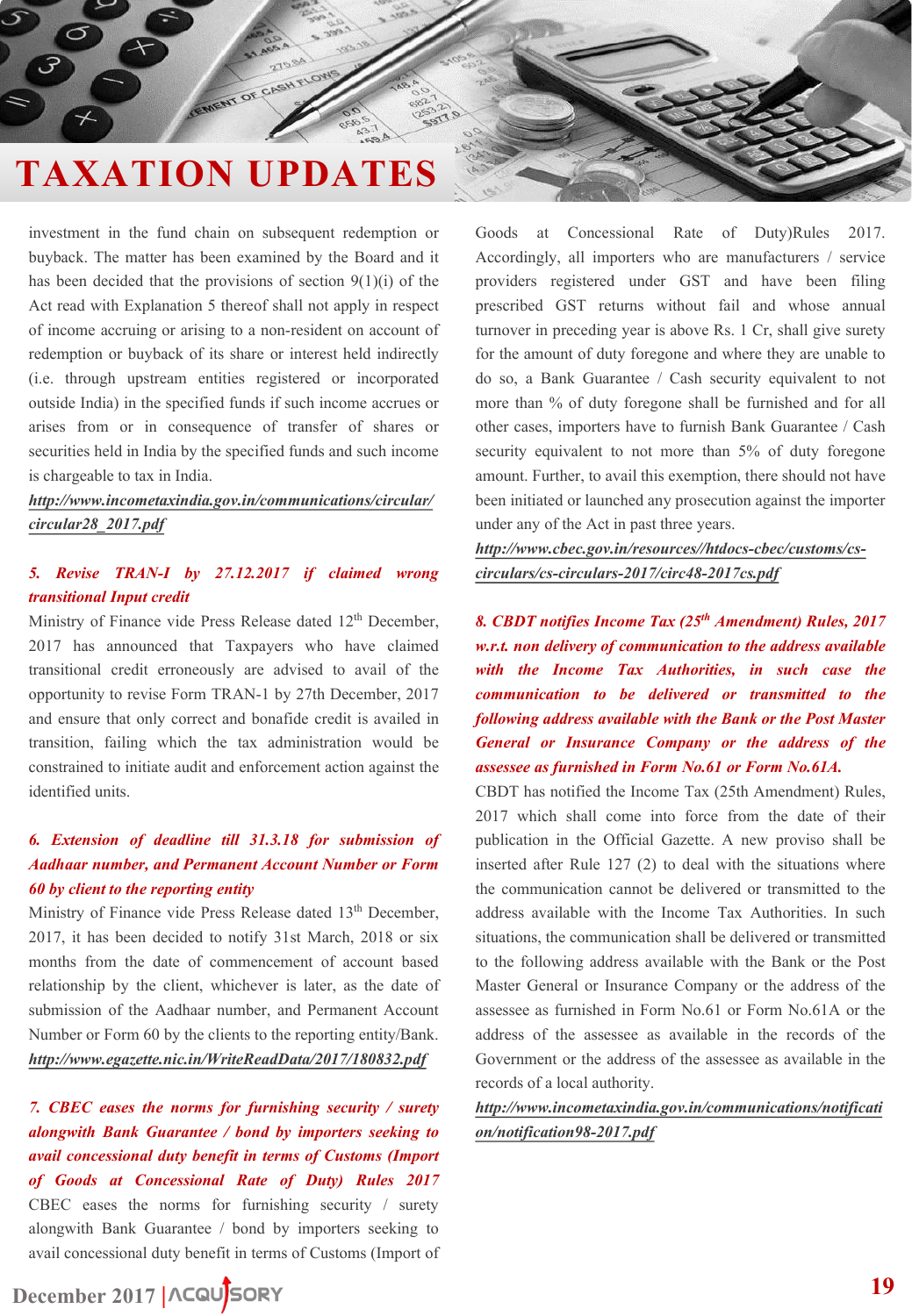MENT OF CASH

### *9. CBEC notifies the amended Central Goods and Services Tax (Thirteenth Amendment) Rules, 2017 w.r.t. revision of GST Returns and forms to have some additional information's.*

CBEC has notified the amended Central Goods and Services Tax (Thirteenth Amendment) Rules, 2017 which shall come into force on the date of their publication in the Official Gazette. The amendments are being carried out to revised the GST Returns and Forms to have some additional information's. The FORM GSTR-1 is being revised to include the details w.r.t Zero rated supplies and Deemed Exports; FORM GST RFD-01, to have new Statement 1A, w.r.t ITC accumulated due to inverted tax structure; FORM GST RFD-01A to have revised declaration. Stakeholders are requested to use revised forms only.

### *10. Govt Extends Due Date for Filing FORM GST CMP-03*

Central Government has extended the time limit for intimation of details of stock held on the date preceding the date from which the option for composition levy is exercised in FORM GST CMP-03 to 31st January 2018.

### *11. GST: Due Date for Filing Return for Input Tax Credit is31st January*

Central Government has notified the extension of time limit for making declaration GST ITC-01 to avail Input Tax Credit till the 31st day of January 2018.

### *12. GST: Non-Resident Tax Payers Can File Returns Till 31st January, 2018*

Central Government has notified January 31 as the time limit for furnishing the return for the months July to December by a non-resident taxable person in FORM GSTR-5 under the Goods and Services Tax laws.

### *13. Extension of date for filing return in FORM GSTR-1*

The last date for filing of return in FORM GSTR-1 for all taxpayers for the relevant periods, as shown in the Table below, has been extended to 10th January, 2018.

| <b>Class of</b>   | <b>Return</b> | <b>Previous</b> | <b>Revised</b> |
|-------------------|---------------|-----------------|----------------|
| <b>Taxpayer</b>   |               | last date       | last date      |
| Registered        | Quarterly     | 31st            | 10th           |
| persons having    | return in     | December,       | January,       |
| Aggregate         | <b>FORM</b>   | 2017            | 2018           |
| turnover of up to | GSTR-1 for    |                 |                |
| 1.5 crore rupees  | $July -$      |                 |                |
| in the preceding  | September,    |                 |                |
| financial         | 2017          |                 |                |
| year or the       |               |                 |                |
| current financial |               |                 |                |
| year              |               |                 |                |
| Registered        | Monthly       | 31st            | 10th           |
| persons having    | returns in    | December,       | January,       |
| aggregate         | <b>FORM</b>   | 2017            | 2018           |
| turnover of       | GSTR-1 for    |                 |                |
| more than 1.5     | July-         |                 |                |
| crore rupees in   | October,      |                 |                |
| the preceding     | 2017          |                 |                |
| financial year    |               |                 |                |
| or the current    |               |                 |                |
| financial year    |               |                 |                |

### *14. Government Notifies Due Dates for Filing GST Returns (Aggregate Turnover of Upto Rs. 1.5 Crore)*

Government has notified the last dates for filing returns under GST regime. Registered persons having aggregate turnover of upto 1.5 crore rupees shall file monthly return in form GSTR-1 for the period July-Sep, 17 before 10 Jan, 18; for Oct-Dec, 17 before 15 Feb, 18; Jan-March, 18 before 30 April, 18.

### *15. Government Notifies Due Dates for Filing GST Returns (Aggregate Turnover More Than Rs. 1.5 Crore)*

Last dates for filing GST returns for persons having aggregate turnover of more than 1.5 crore rupees shall file monthly return in form GSTR-1 for the period July-Nov, 17 before 10 Jan 2018; for Dec, 17 before 10 Feb 2018; for Jan, 18 before 10 Mar 2018; for Feb, 18 before 10, April 2018; for Mar, 18 before 10 May 2018.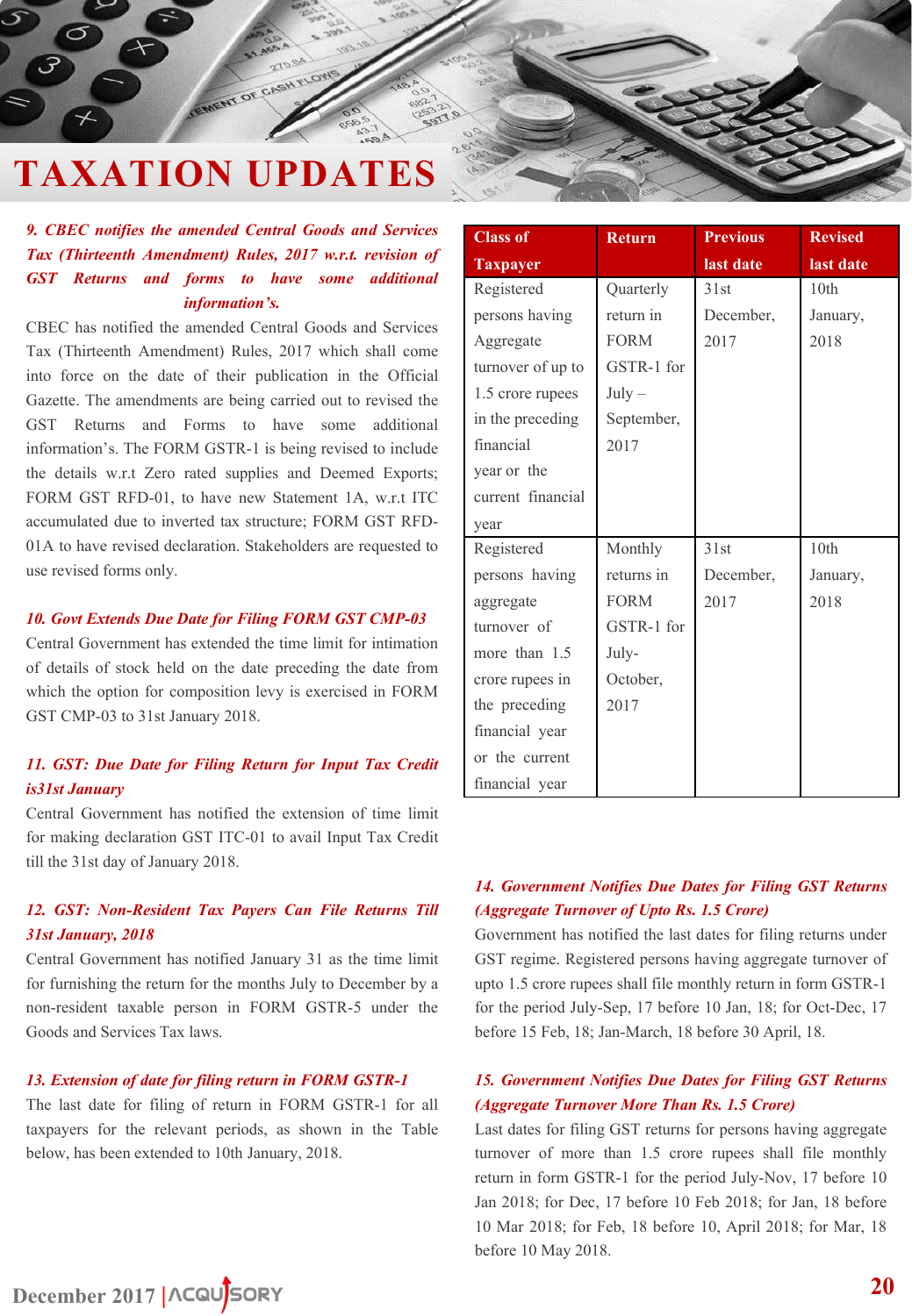MENT OF CASH

*16. GST E-Way Bill Rules Are Applicable From 1st February* Central Government has notified 1st February 2018 as due date for implementing E-Way Bill Rules under the Goods and Services Tax (GST) regime.

### *17. Government Waives Late Fee for Delay in Furnishing GSTR-4*

Central Government has waived the late fee payable u/s 47 of the CGST Act, by any registered person for failure to furnish the return in FORM GSTR-4 by the due date, which is in excess of an amount of twenty five rupees for every day during which such failure continues.

### *18. Government Notifies CGST (Fourteenth Amendment) Rules, 2017*

Government has notified Central Goods and Services Tax (Fourteenth Amendment) Rules, 2017, according to which Unique Identity Number in accordance with the provisions of Section 25(9) granted to a person on registering with the GST shall be applicable to the territory of India.

### *19. Lok Sabha Passes GST (Compensation to States) Amendment Bill 2017*

Lok Sabha has passed Goods and Services Tax (Compensation to States) Amendment Bill 2017. The bill seeks to increase maximum rate at which Compensation Cess can be levied from 15 to 25% on motor vehicles for transport of not more than 13 persons, including the driver.

### *20. Cessation of 8 % GOI Savings (Taxable) Bonds, 2003 with effect from the close of banking business on Tuesday, the 02nd January, 2018.*

The Government of India (GoI) vide Press Release dated 1st

January, 2018 has announced that 8% GOI Savings (Taxable) Bonds, 2003 shall cease for subscription with effect from the close of banking business on Tuesday, the 02nd January, 2018.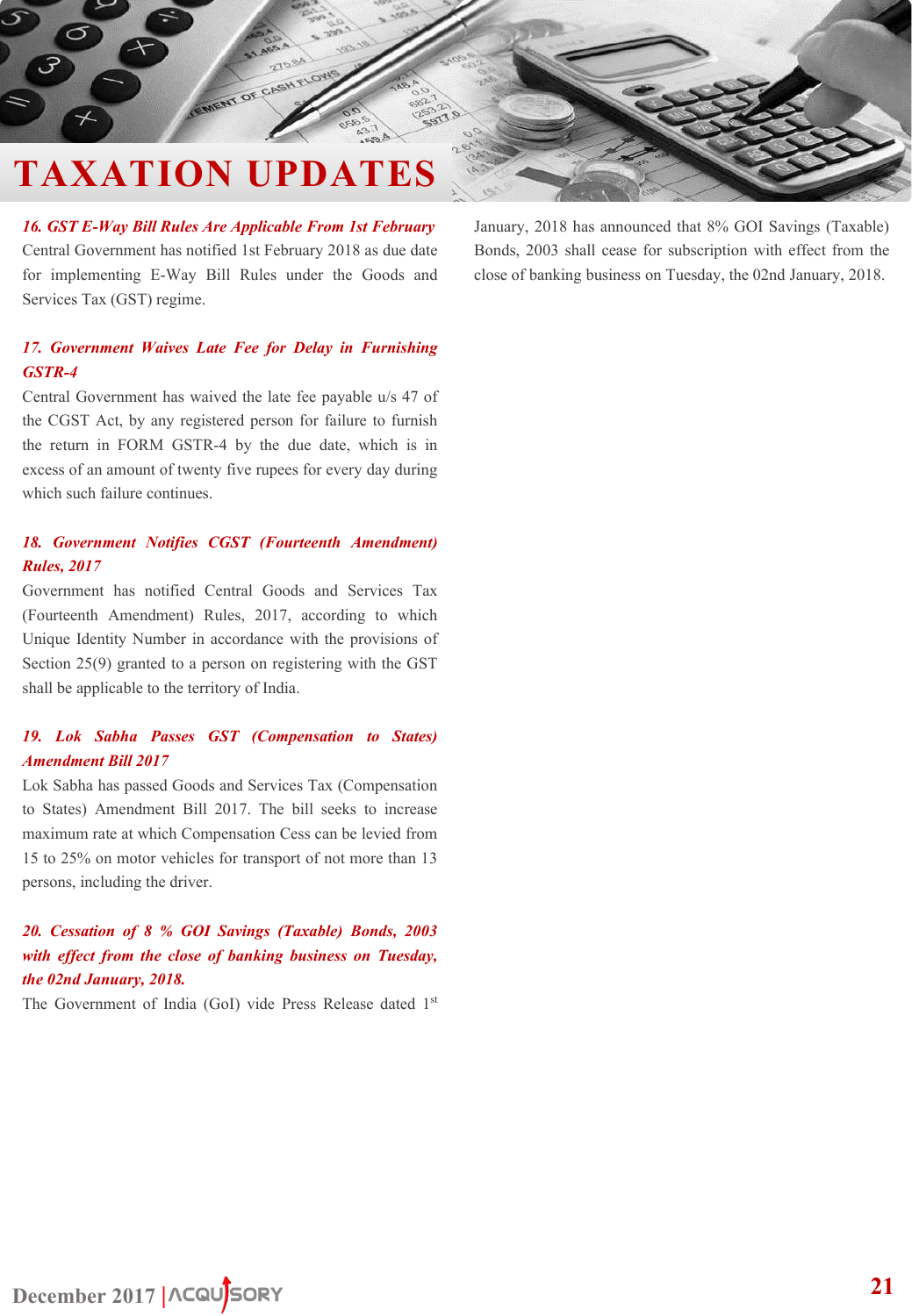# <span id="page-21-0"></span>**OTHER UPDATES**

EMENT OF CASH ELOW

### *1. Registrar of Corporate Societies, Government of Delhi mandates for all societies to have their own website*

The Registrar of Corporate Societies, Government of Delhi has made mandatory for all societies to have their own website. This step is taken by Delhi Government to enhance Transparency level between society and its stakeholders and to ultimately reduce the litigation. Further, every such registered corporate society shall upload / update various information on regular basis including Membership Details like Name, Father's Name, Address, Contract Number and Membership Number, Annual Audit Reports, Annual Returns, Election and Details of Management Committee including mobile number and email id, AGM and Other Resolutions, SGM meeting resolution, MC meeting resolution, Public Notice etc. All societies are also instructed to submit website details and url of the website to the department.

### **2.** *DGFT notifies the revised Foreign Trade Policy 2015-2020*

The DGFT has notified the revised Foreign Trade Policy 2015- 2020 which shall come into force from 05-12-2017. The revised provides impetus to specified labour intensive industries, such as, Textile, leather, agriculture, carpets, marine-products, etc., and also specified service sectors, by way of providing enhanced benefits under the \*Merchandise Export from India Scheme (MEIS) and the Service Export from India Scheme(SEIS). The major key points includes SEIS Rate has been increased from 5% to 7% for export of Professional Services, R&D Services, Rental & Leasing services, Business services, Tourism related services, Recreational, Cultural, and Sporting services, Transport services, Construction and related Engineering services, Educational services, and Health related and Social services. Notified SEIS Rate would be valid till 31.03.2018. It will be revised and announced at later point of time. Installation certificate has to be obtained from the jurisdictional Customs Authorities instead of Central Excise Authorities, or from the Independent Chartered Engineer, at the option of the EPCG Holder. Further, the Scope of 'Deemed exports' for the purpose of the FTP and the GST is explained.

### *3. Sale (re-issue) of the Government of India Floating Rate Bonds and Stocks*

The Government of India has announced the Sale (re-issue) of (i) "Government of India Floating Rate Bonds 2024" for a

### **December 2017 |**

notified amount of Rs.3000 crore (nominal) through price based auction, (ii) "6.79 per cent Government Stock, 2027" for a notified amount of ` 8,000 crore (nominal) through price based auction, (iii) "7.73 per cent Government Stock 2034" for a notified amount of Rs. 2,000 crore (nominal) through price based auction, (iv) "6.62 per cent Government Stock, 2051" for a notified amount of Rs. 2,000 crore (nominal) through price based auction. Subject to the limit of Rs. 15,000 crore, being total notified amount, GoI will have the option to retain additional subscription up to Rs.1,000 crore against any of the above security. The auctions will be conducted using multiple price method. The auctions will be conducted by the Reserve Bank of India, Mumbai Office, Fort, Mumbai on December 22, 2017 (Friday).

Up to 5% of the notified amount of the sale of the stocks will be allotted to eligible individuals and Institutions as per the Scheme for Non-Competitive Bidding Facility in the Auction of Government Securities.

Both competitive and non-competitive bids for the auction should be submitted in electronic format on the Reserve Bank of India Core Banking Solution (E-Kuber) system on

December 22, 2017. The non-competitive bids should be submitted between 10.30 a.m. and 11.30 a.m. and the competitive bids should be submitted between 10.30 a.m. and 12.00 noon.

The result of the auctions will be announced on December 22, 2017 (Friday) and payment by successful bidders will be on December 26, 2017 (Tuesday).

The Stocks will be eligible for "When Issued" trading in accordance with the guidelines on 'When Issued transactions in Central Government Securities' issued by the Reserve Bank of India vide circular No. RBI/2006-07/178 dated November 16, 2006 as amended from time to time.

### *4. Labour Law Reforms*

The Ministry has taken a number of legislative initiatives in labour laws during the last 3 years. Some of the important initiatives are as follows:-

 $\triangleright$  Amendment to the Payment of Bonus Act, 1965 by which eligibility limit for payment of bonus enhanced from Rs. 10000/- to Rs. 21000/- per month and the Calculation Ceiling from Rs. 3500/- to Rs. 7000/- or the minimum wages.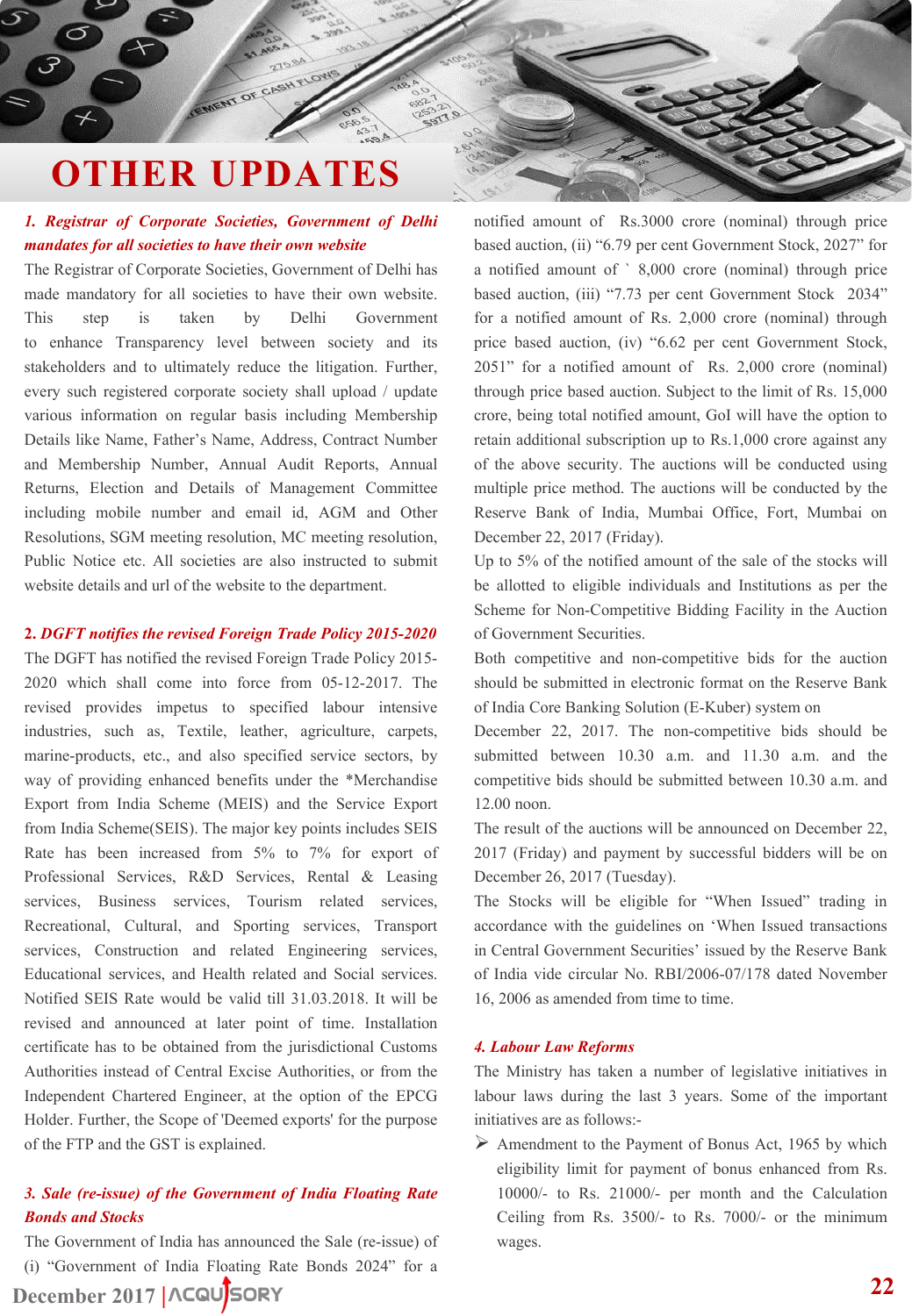# **OTHER UPDATES**

MENT OF CASH FLOW

- Payment of Wages (Amendment) Act, 2017 enabling payment of Wages to employees by Cash or Cheque or crediting it to their bank account.
- $\triangleright$  Child Labour (Prohibition and Regulation) Amendment Act, 2016 provides for complete ban on employment of children below 14 years in any occupation or process.
- Maternity Benefit Amendment Act, 2017, increases the paid maternity leave from 12 weeks to 26 weeks.
- $\triangleright$  The Employee Compensation (Amendment) Act, seeks to rationalize penalties and strengthen the rights of the workers under the Act.
- $\triangleright$  Ministry has notified "Ease of Compliance to maintain Registers under various Labour Laws Rules, 2017" on 21st February 2017 which has in effect replaced the 56 Registers/Forms under 9 Central Labour Laws and Rules made there under in to 5 common Registers/Forms. The number of forms provided under 3 Central Acts/Rules has been reduced from existing 36 to 12. The register can also be maintained in digitised manner. This will save efforts, costs and lessen the compliance burden by various establishments.
- A Model Shops and Establishments (RE&CS) Bill, 2016 has been circulated to all States/UTs for adoption with appropriate modification. The said Bill inter alia provides for freedom to operate an Establishment for 365 days in a year without any restriction on opening/closing time and enables employment of women during night shifts if adequate safety provisions exist.
- $\triangleright$  A category i.e. Fixed Term Employment has been introduced under Industrial Employment (Standing Orders) Act, 1946 to impart flexibility to an establishment to employ people in case of Apparel Manufacturing Sector to meet the fluctuating demands of the sector due to its seasonal nature.

### *5. An Online Facility offered for Covering of Indians Working Abroad Under EPFO*

Ministry of Labour and Employment vide Press Release dated 20th December, 2017 has launched an online facility to obtain Certificate of Coverage (COC) by EPFO.

This facility is available to Indian workers who are deputed by their employer to the countries with whom India has entered into a Social Security Agreement (SSA) and they take Certificate of Coverage (COC) from Employees' Provident Fund Organization (EPFO).

India has entered into Social Security Agreements (SSAs) with 18 countries, namely:-

(i) Australia, (ii) Austria, (iii) Belgium, (iv) Canada, (v) Czech Republic,

(vi) Denmark, (vii) Finland, (viii) France, (ix) Germany, (x) Hungary, (xi) Japan,

(xii) Republic of Korea (South Korea), (xiii) Luxembourg, (xiv) Netherlands,

(xv) Norway, (xvi) Portugal, (xvii) Sweden and (xviii) Switzerland.

### *6. Amendment in Maternity Benefit Act*

Ministry of Labour and Employment vide Press Release dated 20<sup>th</sup> December, 2017 has announced the amendment in Maternity Benefit Act - The working women already on maternity leave are entitled to enhanced maternity leave subject to fulfillment of other conditions.

As per the Maternity Benefit (Amendment) Act, 2017, it has been made mandatory for the establishments employing 50 or more employees to provide crèche facility, either separately or along with common facilities within a prescribed distance.

### *7. Exposure Draft of Framework Governing Internal Audits*

The Internal Audit Standards Board of The Institute of Chartered Accountants of India (ICAI) has issued the proposed Framework Governing Internal Audits. The proposed framework shall provide the required clarity on key components of the audit activity and helps aggregate all aspects of the internal audit process in a cohesive manner thereby ensuring standardisation of key requirements governing internal audit assignments.

*http://www.dhc.co.in/uploadedfile/1/2/-1/ICAI%20-*

### *[%20ED%20on%20framework%20governing%20Internal%2](http://www.dhc.co.in/uploadedfile/1/2/-1/ICAI - ED on framework governing Internal Audit.pdf) 0Audit.pdf*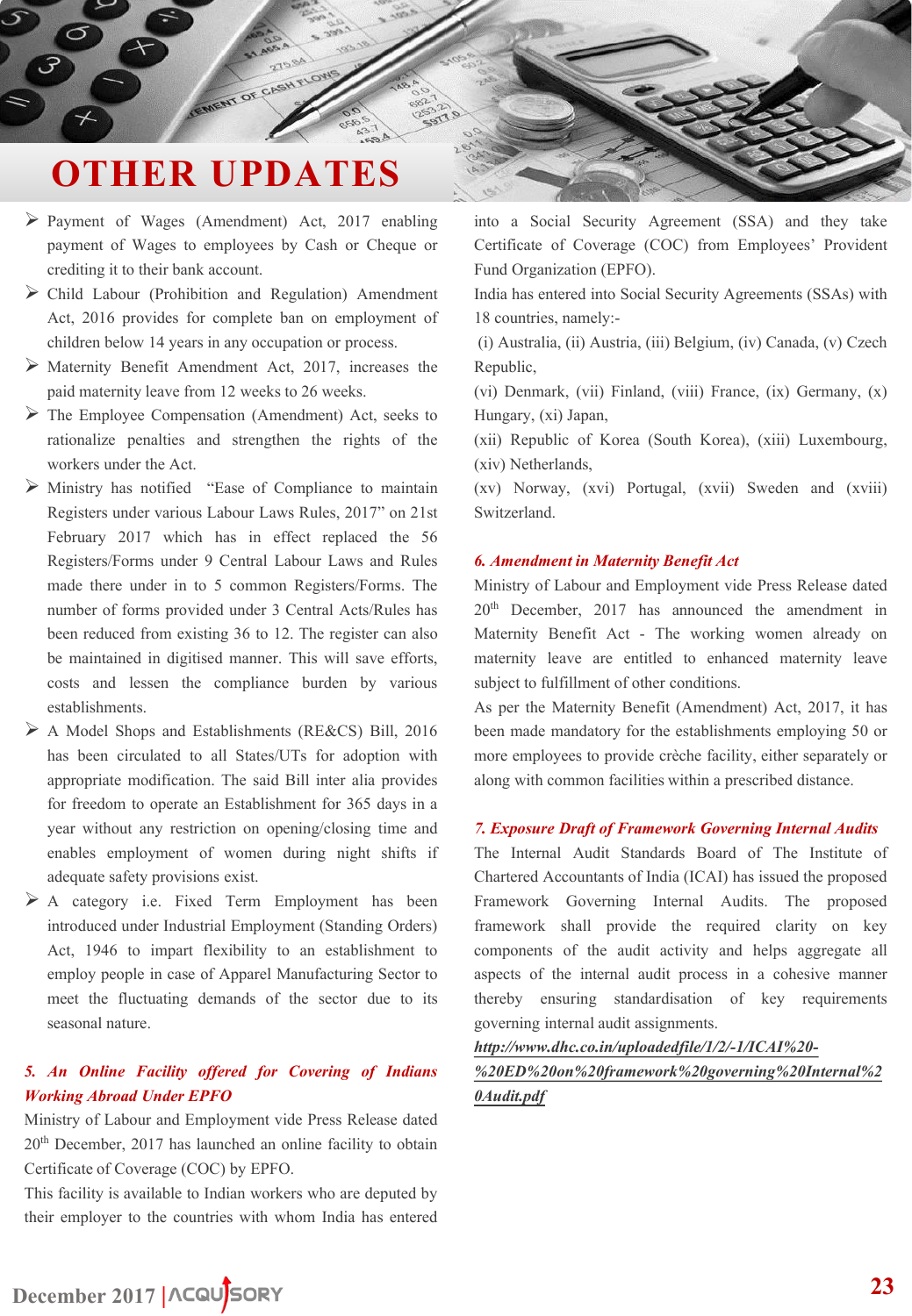

| <b>BSE</b>   | <b>Bombay Stock Exchange</b>                          | <b>MCA</b>      | Ministry of Corporate Affairs           |  |
|--------------|-------------------------------------------------------|-----------------|-----------------------------------------|--|
| <b>CBDT</b>  | Central Board of Direct Taxes                         | MoU             | Memorandum of Understanding             |  |
| <b>CBEC</b>  | Central Board of Excise & Customs                     | <b>NCLAT</b>    | National Company Law Appellate Tribunal |  |
| <b>CGST</b>  | Central Goods and Service Tax                         | <b>NCLT</b>     | National Company Law Tribunal           |  |
| <b>DICGC</b> | Deposit Insurance & Credit Guarantee<br>Corporation   | <b>NBFC</b>     | Non Banking Financial Company           |  |
| CA 2013      | Companies Act 2013                                    | <b>NPA</b>      | Non-Performing Assets                   |  |
| <b>FPI</b>   | Foreign Portfolio Investors                           | <b>NRI</b>      | Non resident India                      |  |
| <b>FRDI</b>  | Financial Resolution & Deposit<br>Insurance           | <b>OTP</b>      | One Time Password                       |  |
| <b>GST</b>   | Goods and Services Tax                                | <b>OCI</b>      | Overseas Citizens of India              |  |
| <b>GIC</b>   | GST Implementation Committee                          | PAN             | Permanent Account Number                |  |
| <b>ICDS</b>  | Income Computation and Disclosure<br><b>Standards</b> | PIO <sub></sub> | Person of Indian Origen                 |  |
| <b>IGST</b>  | Integrated Goods and Services Tax                     | <b>RBI</b>      | Reserve Bank Of India                   |  |
| <b>ITC</b>   | Input tax Credit                                      | <b>ROC</b>      | Registrar of Companies                  |  |
| <b>ITR</b>   | Income Tax Return                                     | <b>SEBI</b>     | Securities and Exchange Board of India  |  |
| <b>IBC</b>   | Insolvency and Bankruptcy Code                        | <b>TAN</b>      | <b>Tax Account Number</b>               |  |
| <b>IPs</b>   | <b>Insolvency Professionals</b>                       | <b>UTGST</b>    | Union Territory Goods and Service Tax   |  |
| Ind AS       | Indian Accounting Standards                           | <b>VAT</b>      | Value Added Tax                         |  |
| <b>IBBI</b>  | Insolvency and Bankruptcy Board of<br>India           | <b>IEPF</b>     | Investor Education and Protection Fund  |  |
| IUs          | <b>Information Utilities</b>                          | <b>ISD</b>      | Input Service Distributer               |  |